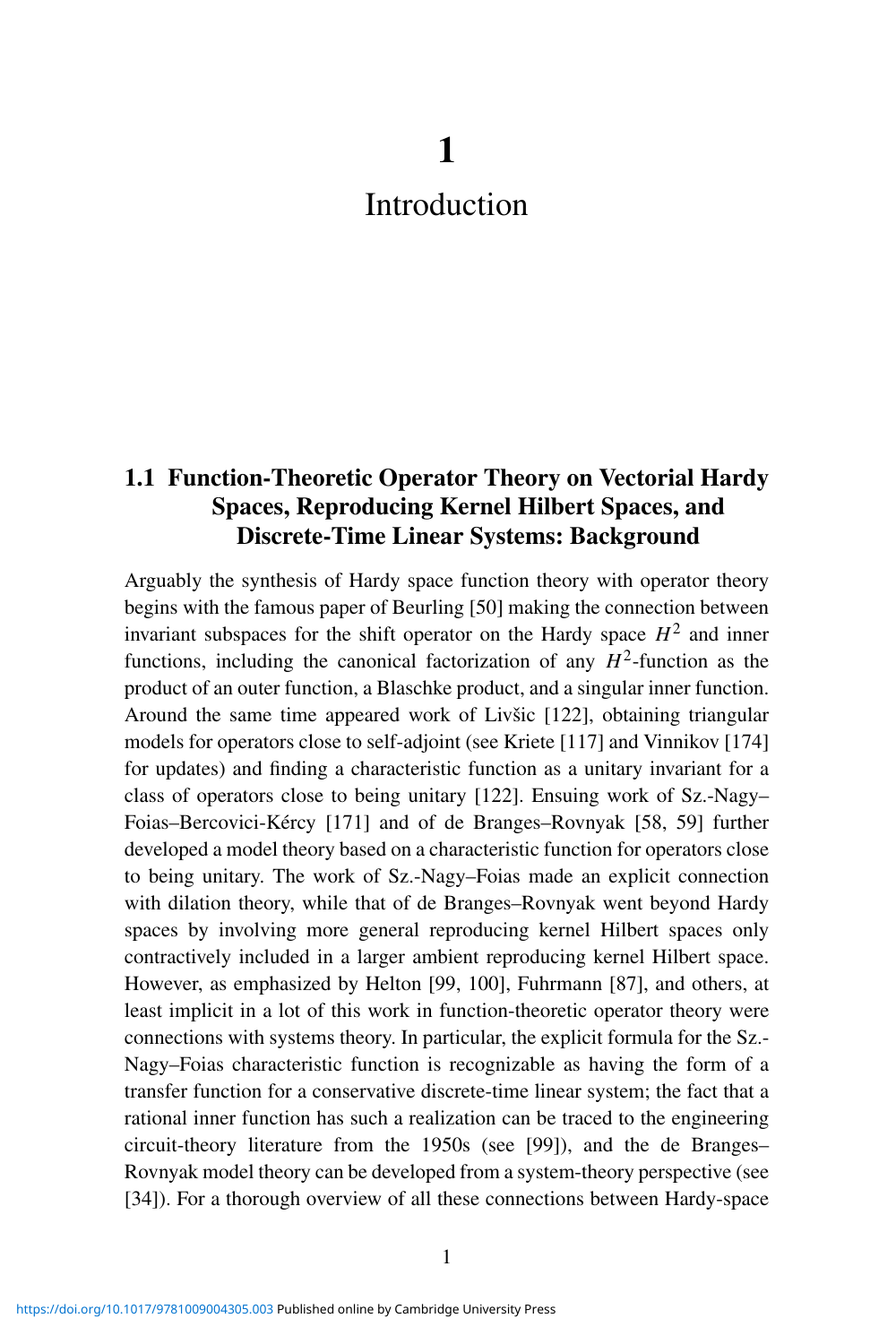function theory, operator theory, and systems theory and connections with still other applications in engineering and harmonic analysis as of 2002, we refer to the two-volume treatise of Nikolski [132, 133].

In the ensuing decades, there has been much work extending these approaches to the context of multivariable function theory synthesized with multivariable operator theory. In particular, there have been contributions to multivariable operator theory with a distinctive reproducing kernel flavor, in both concrete and abstract commutative settings (Arveson [19] and Bhattacharyya, Eschmeier, Sarkar, and collaborators [51, 53–55, 80, 91, 163, 164], freely noncommutative settings (Ball–Bolotnikov–Fang [30, 33]), and sometimes with interplay between the two settings (Davidson–Pitts [69], Ball–Bolotnikov [22], Jury–Martin [108], Salomon–Shalit–Shamovich [160], Hartz [94]). For the free noncommutative setting, there is now a notion of reproducing kernel and associated reproducing kernel Hilbert space on a noncommutative Reinhardt-domain setting (Ball-Vinnikov and collaborators [43, 45]) as well as on more general free noncommutative domains (Ball– Marx–Vinnikov [42]), which fits into the framework of a general noncommutative function theory [9, 109]. There has also been work using system-theory ideas to push multivariable operator theory in new directions (Ball, Bolotnikov, Vinnikov, and collaborators [22–24, 44, 46] and Olofsson [134, 136]). Of course there is some overlap between the systems-theory approach and the reproducing kernel approach, Let us mention one instance of such an overlap: What we have called *observability operator* here and elsewhere in our systemtheory approach is essentially the same as what is known as *Gelu Poisson kernel* in the terminology of Gelu Popescu (see e.g. [147, 151–153]).

Apart from the connection with dilation theory, characteristic functions, and operator model theory which we develop here, the multi-shift setting for the study of operator tuples has been a core area of study in operator theory, beginning with the work of Shields [166] and culminating in the recent beefy papers of Chavan, Trivedi, and collaborators [62, 92]. Our goal here is to lay out systematically the free noncommutative function theory for a class of weighted Bergman spaces on a full free Fock space and the associated Sz.-Nagy–Foias style model theory for the class of operators which can be modeled as the compression to a joint ∗-invariant subspace of the shift operator tuples on such a space.

Our primary tool is the system-theory approach outlined above, but there will also be a nontrivial use of reproducing kernel techniques, specifically of the notion of formal noncommutative reproducing kernel Hilbert space developed in [43, 45]. In fact, we shall see that most of the basic results can be derived via either approach, but there is at least one instance (see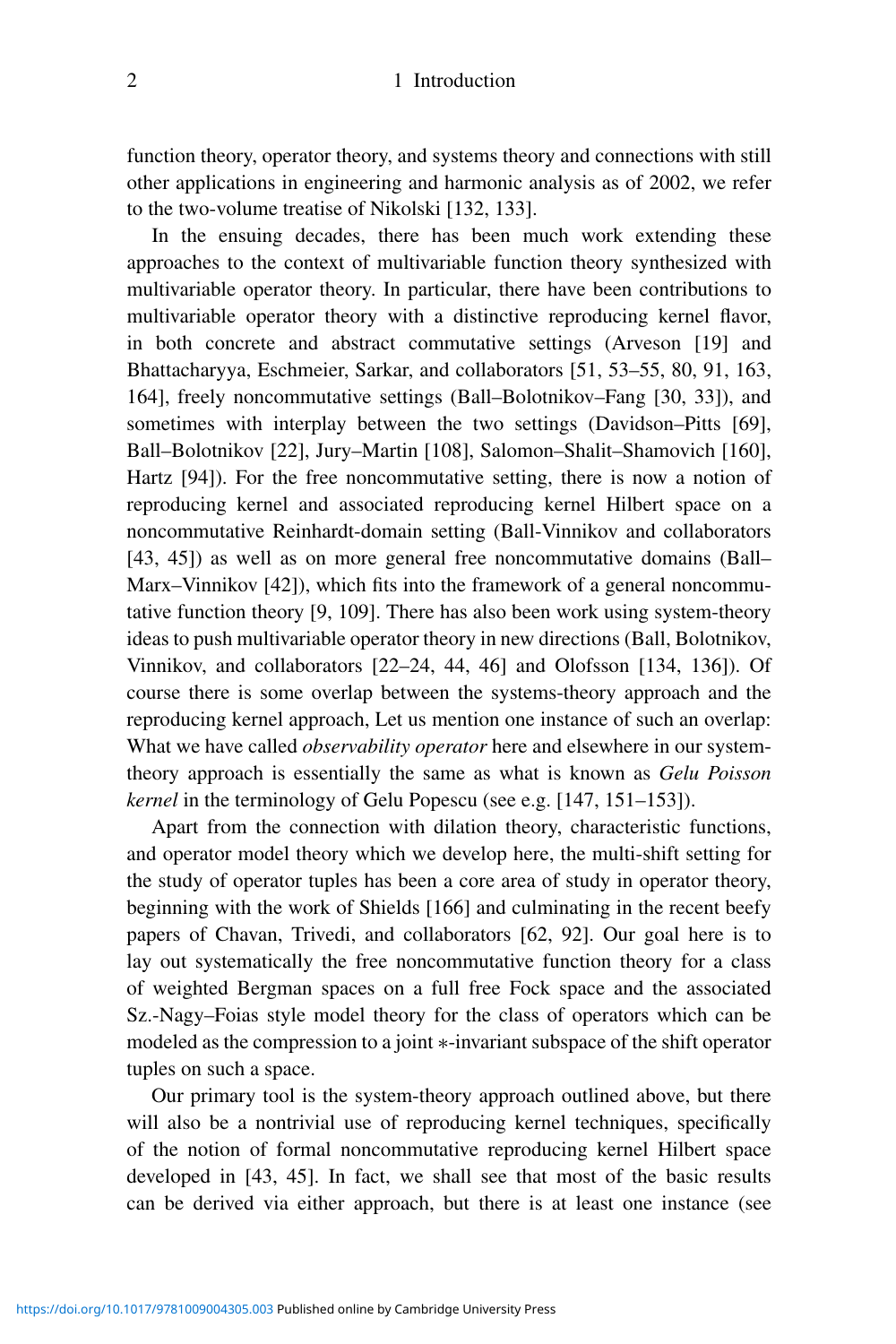Theorem 9.2.20) where the systems-theory approach leads to some additional information not attainable via the purely reproducing kernel approach.

# **1.2 The Synthesis of the Systems-Theory and Reproducing Kernel Approaches**

### **1.2.1 The Systems-Theory Approach**

By way of motivation for the more general noncommutative, multivariable settings to come, we now illustrate in some detail the system-theory approach to function-theoretic operator theory for the classical setting.

For X and Y, any pair of Hilbert spaces, we use the notation  $\mathcal{L}(\mathcal{X}, \mathcal{Y})$  to denote the space of bounded, linear operators from  $\mathcal X$  to  $\mathcal Y$ , shortening the notation  $\mathcal{L}(\mathcal{X}, \mathcal{X})$  to  $\mathcal{L}(\mathcal{X})$ . We start with the classical discrete-time linear system

$$
\Sigma(\mathbf{U}): \begin{cases} x(k+1) = Ax(k) + Bu(k) \\ y(k) = Cx(k) + Du(k) \end{cases}
$$
(1.2.1)

with  $x(k)$  taking values in the *state space* X,  $u(k)$  taking values in the *input space* U, and  $y(k)$  taking values in the *output space* Y, where U, Y, and X are given Hilbert spaces and where the *system matrix* (sometimes also called *colligation matrix* or *connection matrix*) of the system

$$
\mathbf{U} = \begin{bmatrix} A & B \\ C & D \end{bmatrix} : \begin{bmatrix} \mathcal{X} \\ \mathcal{U} \end{bmatrix} \rightarrow \begin{bmatrix} \mathcal{X} \\ \mathcal{Y} \end{bmatrix}
$$

is a given bounded linear operator. If we let the system evolve on the nonnegative integers  $n \in \mathbb{Z}_+$ , then the whole trajectory  $\{u(n), x(n), y(n)\}_{n \in \mathbb{Z}_+}$ is determined from the input signal  $\{u(n)\}_{n \in \mathbb{Z}_+}$  and the initial state  $x(0) = x$ , according to the formulas

$$
x(k) = A^{k}x + \sum_{j=0}^{k-1} A^{k-1-j}Bu(j),
$$
  

$$
y(k) = CA^{k}x + \sum_{j=0}^{k-1} CA^{k-1-j}Bu(k) + Du(k).
$$
 (1.2.2)

Application of the *Z*-transform

$$
\{f(k)\}_{k\in\mathbb{Z}_+} \mapsto \widehat{f}(\lambda) = \sum_{k=0}^{\infty} f(k)\lambda^k
$$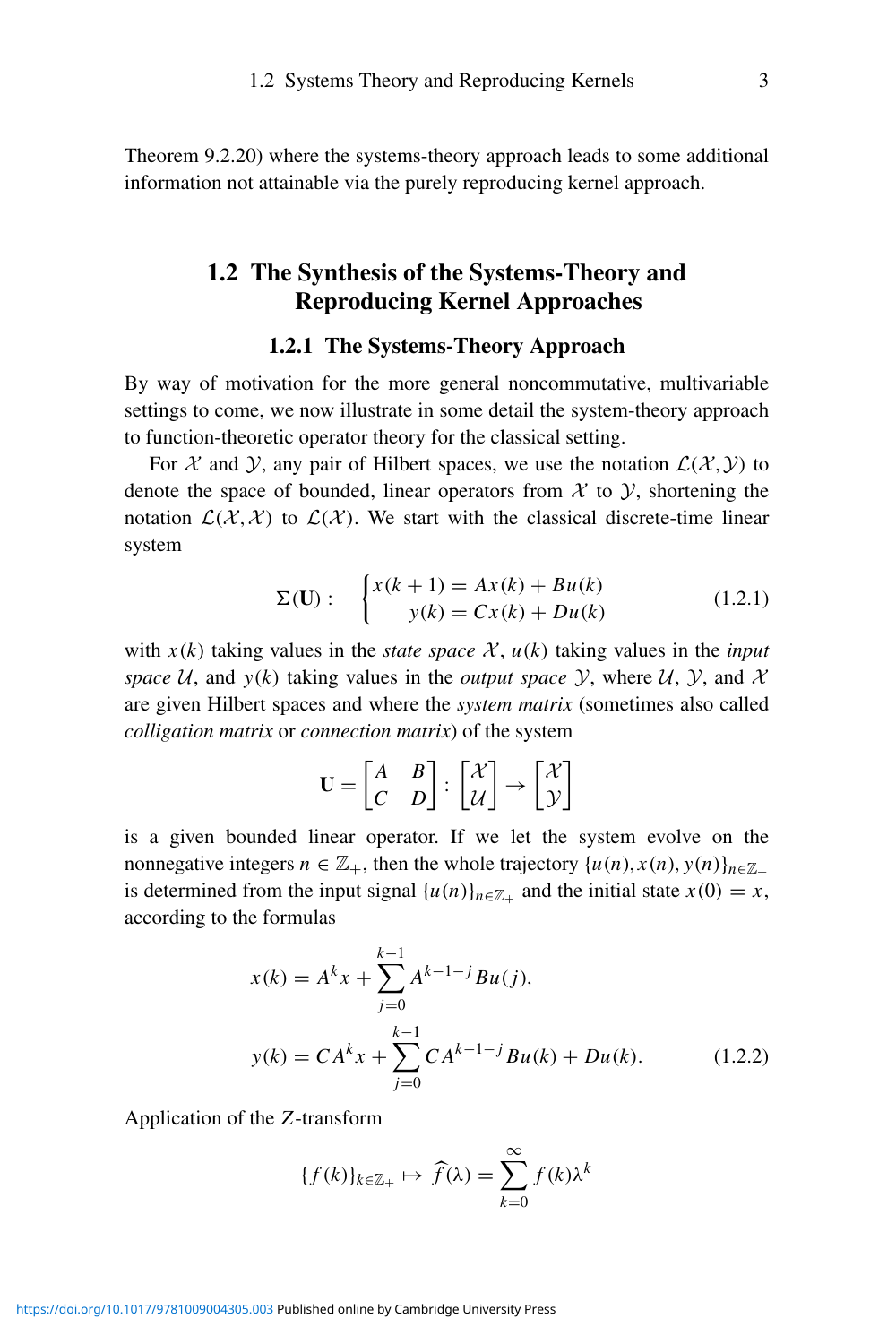#### 4 1 Introduction

to the system equations  $(1.2.1)$  converts the expressions  $(1.2.2)$  to the so-called frequency-domain formulas

$$
\widehat{x}(\lambda) = (I - \lambda A)^{-1} x + \lambda (I - \lambda A)^{-1} B \widehat{u}(\lambda),
$$
  
\n
$$
\widehat{y}(\lambda) = C(I - \lambda A)^{-1} x + [D + \lambda C (I - \lambda A)^{-1} B] \widehat{u}(\lambda)
$$
  
\n
$$
= \mathcal{O}_{C, A} x + \Theta_{\mathbf{U}}(\lambda) \widehat{u}(\lambda),
$$
\n(1.2.3)

where

$$
\mathcal{O}_{C,A}\colon x \mapsto \sum_{k=0}^{\infty} (CA^k x) \lambda^k = C(I - \lambda A)^{-1} x \tag{1.2.4}
$$

is the observability operator and where

$$
\Theta_{\mathbf{U}}(\lambda) = D + \lambda C (I - \lambda A)^{-1} B
$$

is the *transfer function* of the system  $\Sigma$  given by (1.2.1). In particular, if the input signal  $\{u(n)\}_{n\in\mathbb{Z}_+}$  is taken to be zero, the resulting output  $\{y(n)\}_{n\in\mathbb{Z}_+}$ is given by  $y = \mathcal{O}_{C, A}x(0)$ . If  $\mathcal{O}_{C, A}$  is injective, i.e., if  $(C, A)$  satisfies the *observability condition*

$$
\bigcap_{k=0}^{\infty} \text{Ker } CA^k = \{0\},\tag{1.2.5}
$$

we say that the output pair  $(C, A)$  is *observable*. In case  $\mathcal{O}_{C, A}$  is bounded as an operator from  $X$  into the standard vector-valued Hardy space of the unit disk

$$
H_{\mathcal{Y}}^2 = \bigg\{ f(\lambda) = \sum_{k \geq 0} f_k \lambda^k \colon \sum_{k \geq 0} ||f_k||_{\mathcal{Y}}^2 < \infty \bigg\},
$$

we say that the pair  $(C, A)$  is *output stable*. Let us mention that it is possible to give a complete characterization as to when a given output pair  $(C, A)$  is output stable in terms of the existence of a positive-semidefinite solution of a linear-matrix-inequality (here actually a Stein inequality) determined uniquely by the pair  $(C, A)$  (see Theorem 4.0.1 for the precise statement).

The case where the operator system matrix **U** is *isometric*, or more generally just *contractive*, is of special interest. In system-theoretic terms, the isometric property of **U** has the interpretation that the system  $\Sigma(\mathbf{U})$  is *conservative* in the sense that the energy stored by the state at time  $k (\Vert x(k+1) \Vert^2 - \Vert x(k) \Vert^2)$ is exactly compensated by the net energy put into the system from the outside environment  $(\Vert u(k) \Vert^2 - \Vert y(k) \Vert^2)$ . In case **U** is contractive, the system  $\Sigma(\mathbf{U})$  is said to be *dissipative* in the sense that the net energy  $(\Vert x(k+1) \Vert^2 - \Vert x(k) \Vert^2)$ stored by the state at time *k* is no more than the net energy put into the system from the outside environment  $(\Vert u(k) \Vert^2 - \Vert y(k) \Vert^2)$  at time *k*. In case the system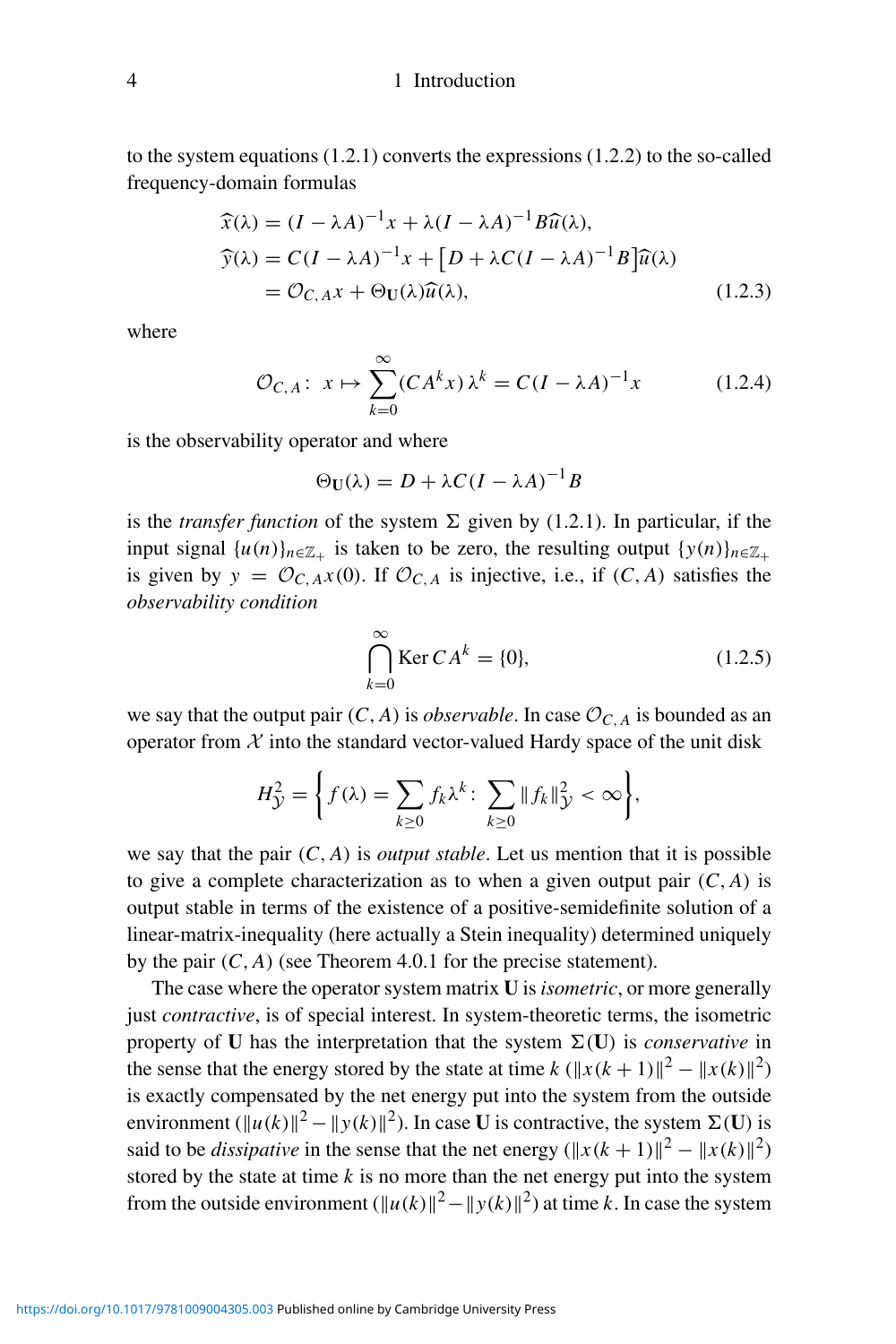is dissipative (i.e.,  $\|\mathbf{U}\| \leq 1$ ), the transfer function  $\Theta_{\mathbf{U}}$  is in the *Schur class*  $S(\mathcal{U}, \mathcal{Y})$  (the class of contractive  $\mathcal{L}(\mathcal{U}, \mathcal{Y})$ -valued analytic functions  $\Theta$  on the open unit disk D), and moreover the observability operator  $\mathcal{O}_{C,A}$ :  $\mathcal{X} \to H_v^2$ is contractive. Conversely, if  $\Theta$  is in the Schur class, then  $\Theta$  has a realization as  $\Theta = \Theta_U$  as in (1.2.1) with  $\Sigma(U)$  dissipative (in fact, even conservative).

Given any holomorphic  $\mathcal{L}(\mathcal{U}, \mathcal{Y})$ -valued function  $\Theta$  on the unit disk, we associate the multiplication operator  $M_{\Theta}$ :  $f(z) \mapsto \Theta(z) f(z)$  (or  $f \mapsto \Theta \cdot f$ for short). Then, the operator-theoretic significance of the Schur class  $S(\mathcal{U}, \mathcal{Y})$ is that the multiplication operator  $M_{\Theta}$  is a contraction from  $H_U^2$  to  $H_V^2$  exactly when  $\Theta$  is in the Schur class  $\mathcal{S}(\mathcal{U}, \mathcal{Y})$ .

If **U** is isometric and, in addition, the state-space operator *A* is *strongly stable* in the sense that  $||A^n x|| \to 0$  as  $n \to \infty$  for each  $x \in \mathcal{X}$ , then the observability operator is a partial isometry (even an isometry in case *(C,A)* is observable) and the transfer function  $\Theta_U$  is *inner* (the boundary values  $\Theta$ **U**(ζ) existing as strong radial limits from inside D for almost every  $\zeta$  on the unit circle  $\mathbb T$  are isometric operators from  $\mathcal U$  to  $\mathcal Y$ ), or equivalently, the multiplication operator  $M_{\Theta}$ :  $H_{\mathcal{U}}^2 \rightarrow H_{\mathcal{Y}}^2$  is isometric. Conversely: *any inner function*  $\Theta$  *arises in this way as*  $\Theta = \Theta_{\mathbf{U}}$  *with*  $\mathbf{U} = \begin{bmatrix} A & B \\ C & D \end{bmatrix}$  *isometric with*  $A$ *strongly stable.*

We say that a subspace  $M \subset H^2_{\mathcal{Y}}$  is *shift-invariant* if  $f \in \mathcal{M} \Rightarrow S_{\mathcal{Y}} f \in \mathcal{M}$ , where  $S_y$  is the shift operator given as the coordinate multiplication operator on  $H^2_{\mathcal{Y}}$ 

$$
S_{\mathcal{Y}} = M_{\lambda} : f(\lambda) \mapsto \lambda f(\lambda).
$$

Note that if  $\Theta$  is inner, then  $\mathcal{M} := M_{\Theta} H_{\mathcal{U}}^2 = \Theta \cdot H_{\mathcal{U}}^2$  is a shift-invariant subspace for  $S_{\mathcal{Y}}$ ; the content of the Beurling–Lax theorem is that conversely, any such invariant subspace can be represented in this way. Similarly, we say that the subspace  $\mathcal{N} \subset H^2_\mathcal{Y}$  is *backward-shift-invariant* if  $f \in \mathcal{N} \Rightarrow S^*_\mathcal{Y} f \in \mathcal{N}$ , where the backward-shift operator  $S_y^*$ , the Hilbert-space adjoint of the forward-shift operator  $S_{\mathcal{Y}}$ , works out to be

$$
S_{\mathcal{Y}}^*: f(\lambda) \mapsto [f(\lambda) - f(0)]/\lambda.
$$

The computation

$$
S_{\mathcal{Y}}^* : C(I - \lambda A)^{-1} x \mapsto \lambda^{-1} [C(I - \lambda A)^{-1} - C] x = C(I - \lambda A)^{-1} A x
$$

shows that, for any output-stable pair  $(C, A)$ , the space Ran  $\mathcal{O}_{C, A}$  is  $S^*_{\mathcal{Y}}$ -invariant. Conversely, *if*  $\mathcal{M}^{\perp} \subset H^2_{\mathcal{Y}}$  *is*  $S^*_{\mathcal{Y}}$ *-invariant, then there is an output pair*  $(C, A)$  (with  $C^*C = I - A^*A$ ) *so that*  $\mathcal{M}^{\perp} = \text{Ran} \mathcal{O}_{C, A}$ . Furthermore, in case **U** is unitary with *A* strongly stable, then the set of possible *Z*-transformed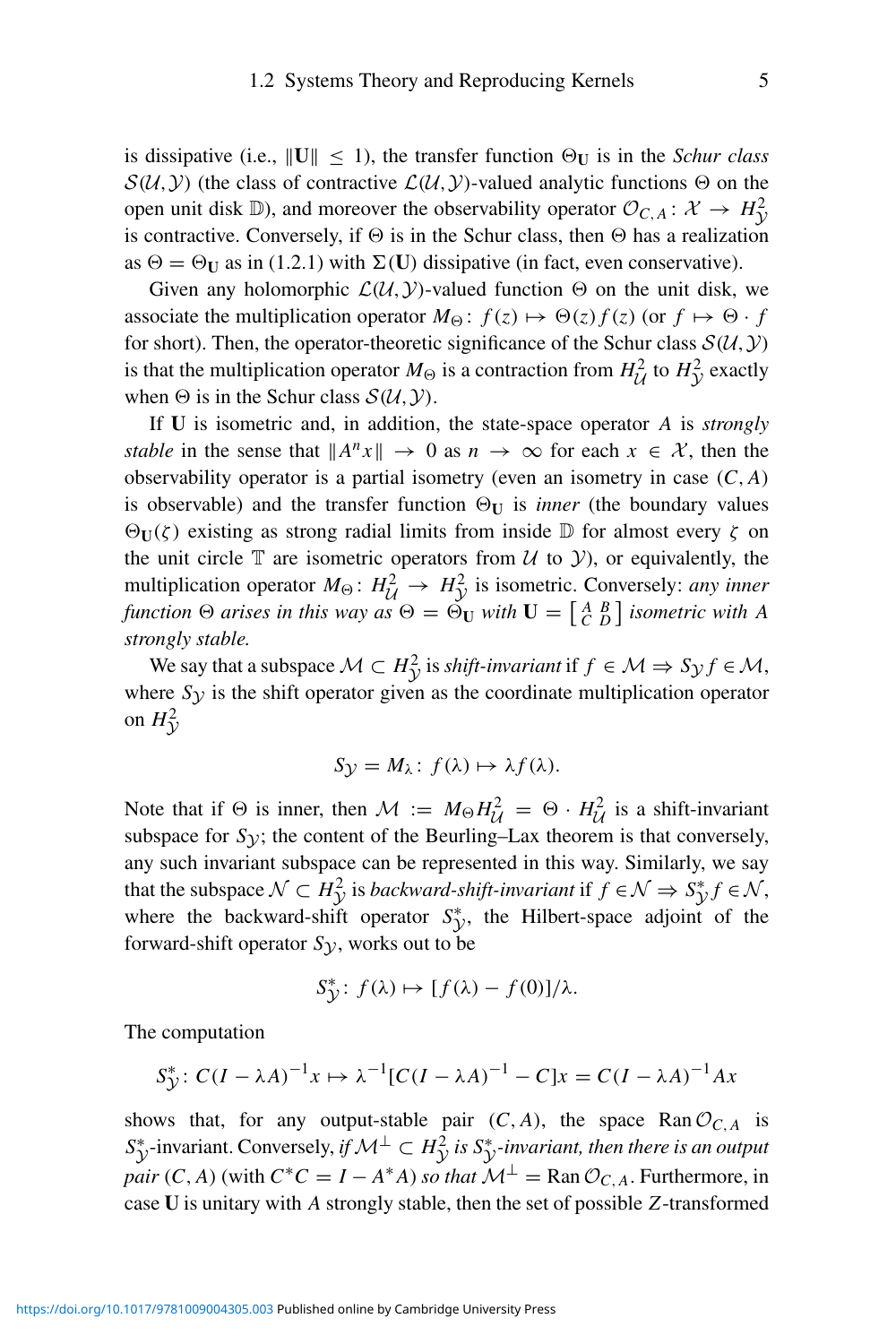#### 6 1 Introduction

output signals  $\hat{y}(λ)$  appearing in the form in the transformed system equations as in (1.2.3) is all of  $H_y^2$  and the additive decomposition of  $\hat{y}(\lambda)$  appearing in (1.2.3) is orthogonal. (1.2.3) is orthogonal:

$$
H_{\mathcal{Y}}^2 = \text{Ran}\,\mathcal{O}_{C,A} \oplus \text{Ran}\,M_{\Theta_{\mathbf{U}}}.
$$

#### **1.2.2 Realization Formulas for Reproducing Kernels**

More generally, following the reproducing kernel approach of de Branges– Rovnyak [58, 59], as enhanced in the work of the authors and collaborators [30–34], it is of interest to consider also the case where the  $S_V$ -invariant subspace  $M$  carries its own norm distinct from the norm inherited from the ambient space  $H^2$ <sub>y</sub> but with the prescription that the inclusion map  $\iota \colon \mathcal{M} \to$  $H_V^2$  be contractive. Then a generalization of the Beurling–Lax theorem due to de Branges–Rovnyak says that one can always find a contractive multiplier (i.e., a Schur-class function, not necessarily inner)  $\Theta$  so that  $\mathcal{M} = \Theta \cdot H_{\mathcal{U}}^2$ , with *lifted norm* given by

$$
\|\Theta f\| = \inf\{\|g\| \colon g \in H^2_{\mathcal{U}} \text{ such that } \Theta \cdot g = \Theta \cdot f\}.
$$

In this context, there is a generalization of orthogonal complement denoted by  $\mathcal{M}^{[\perp]}$ , which we call the *Brangesian complement* (see Section 3.1.1 for details), which is also contractively included in  $H_y^2$  and provides a linear decomposition

$$
H_{\mathcal{Y}}^2 = \mathcal{M} + \mathcal{M}^{[\perp]}
$$

that is neither orthogonal nor even a direct-sum decomposition but does have a canonical minimality property, making the space  $\mathcal{M}^{[\perp]}$  uniquely determined by M (see [28, 162] or Section 3.1.1). Here  $\mathcal{M}^{[\perp]}$  also carries its own norm with the inclusion map into  $H_V^2$  contractive. Furthermore, for the case where  $M = \Theta \cdot H^2_{\mathcal{U}}$  for a Schur-class function  $\Theta$ ,  $\mathcal{M}^{[\perp]}$  is a reproducing kernel Hilbert space with reproducing kernel  $K_{\mathcal{M}}[\perp]$  given by

$$
K_{\mathcal{M}^{[\perp]}}(\lambda,\mu) = \frac{I_{\mathcal{Y}} - \Theta(\lambda)\Theta(\mu)^*}{1 - \lambda \overline{\mu}}
$$

and as a lifted-norm space is induced by the operator  $(I - M_{\Theta} M_{\Theta}^*)^{\frac{1}{2}}$ ,

$$
\mathcal{M}^{[\perp]} = \text{Ran}(I - M_{\Theta}M_{\Theta}^*)^{\frac{1}{2}}
$$

with

$$
\|(I - M_{\Theta}M_{\Theta}^*)^{\frac{1}{2}}f\| = \min\left\{\|g\|_{H_{\mathcal{Y}}^2} : (I - M_{\Theta}M_{\Theta}^*)^{\frac{1}{2}}g = (I - M_{\Theta}M_{\Theta}^*)^{\frac{1}{2}}f\right\}.
$$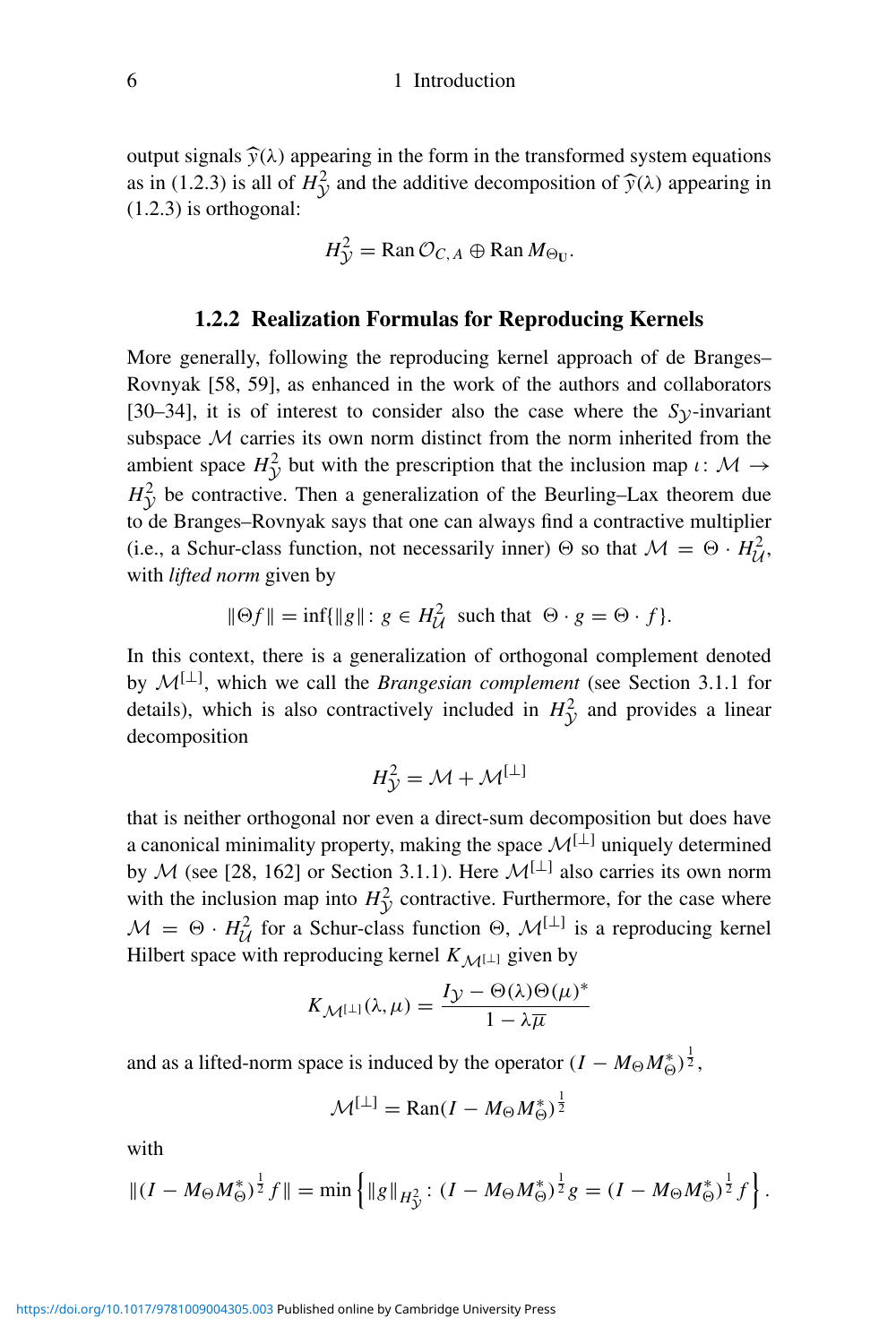Alternatively, one can start with an  $S^*_{\mathcal{Y}}$ -invariant subspace N contractively included in  $H_Y^2$  and find a contractive output pair  $(C, A)$  (so  $A^*A + C^*C \preceq I_X$ where  $A \in \mathcal{L}(\mathcal{X})$ ,  $C \in \mathcal{L}(\mathcal{X}, \mathcal{Y})$  so that N is the range of the observability operator  $\mathcal{O}_{C,A}$ . Then, N is itself a reproducing kernel Hilbert space with reproducing kernel

$$
K_{\mathcal{N}}(\lambda, \mu) = C(I_{\mathcal{X}} - \lambda A)^{-1} (I_{\mathcal{X}} - \overline{\mu} A^*)^{-1} C^*.
$$

If one then solves the factorization problem for injective  $\begin{bmatrix} B \\ D \end{bmatrix}$ ,

$$
\begin{bmatrix} B \\ D \end{bmatrix} \begin{bmatrix} B^* & D^* \end{bmatrix} = \begin{bmatrix} I_{\mathcal{X}} & 0 \\ 0 & I_{\mathcal{Y}} \end{bmatrix} - \begin{bmatrix} A \\ C \end{bmatrix} \begin{bmatrix} A^* & C^* \end{bmatrix}
$$
(1.2.6)

and then lets **U** be the system matrix  $\mathbf{U} = \begin{bmatrix} A & B \\ C & D \end{bmatrix}$ , then **U** is unitary with associated transfer function  $\Theta_U(\lambda) = D + \lambda C(I - \lambda A)^{-1}B$  giving rise to the contractive multiplier  $\Theta_U$  generating the Brangesian complement of  $\mathcal{N},$ 

$$
\mathcal{N}^{[\perp]} = \Theta_{\mathbf{U}} \cdot H_{\mathcal{U}}^2,
$$

or equivalently, solving the kernel factorization problem

$$
\frac{I\mathcal{Y}}{1-\lambda\overline{\mu}} - C(I - \lambda A)^{-1}(I - \overline{\mu}A^*)^{-1}C^* = \frac{\Theta(\lambda)\Theta(\mu)^*}{1-\lambda\overline{\mu}}.\tag{1.2.7}
$$

Then, the space  $H^2_{\mathcal{Y}}$  has an additive decomposition

$$
H_{\mathcal{Y}}^2 = \mathcal{N} + \mathcal{N}^{[\perp]} = \text{Ran}\,\mathcal{O}_{C,A} + M_{\Theta_{\mathbf{U}}}H_{\mathcal{U}}^2 \tag{1.2.8}
$$

corresponding again to the additive decomposition of  $\hat{y} \in H_{\hat{y}}^2$  in (1.2.3), but<br>this time not orthogonal nor a direct sum but rather a Brangasian minimal this time not orthogonal nor a direct sum but rather a Brangesian minimal decomposition. In case one of Ran  $\mathcal{O}_{C,A}$  or Ran  $M_{\Theta U}$  is contained in  $H^2_{\mathcal{Y}}$  $\frac{y}{y}$  isometrically, then they both are isometrically included and the decomposition (1.2.8) is orthogonal, and we recover most of the results discussed above derived via the systems theory approach.

#### **1.2.3 Connections with Operator Model Theory**

If we start with a contraction operator  $T$  on a Hilbert space  $X$ , we can always form the isometric output pair  $(C, A) := (D_T^*, T^*)$ , where  $D_{T^*} =$  $(I - TT^*)^{\frac{1}{2}}$  is the *defect operator* of  $T^*$ , here viewed as an operator from X to the *defect space*  $\mathcal{Y} := \mathcal{D}_{T^*} = \overline{\text{Ran}} (I - TT^*)^{\frac{1}{2}}$ . Then, we may form the observability operator  $\mathcal{O}_{D_T^*T^*}: X \to H^2_{D_T^*}.$  If we assume that *T* is *completely noncoisometric* (c.n.c. for short), then  $\mathcal{O}_{D_{T^*},T^*}$  is one-to-one. Since  $(D_T^*, T^*)$  is an isometric output pair, one can show that the observability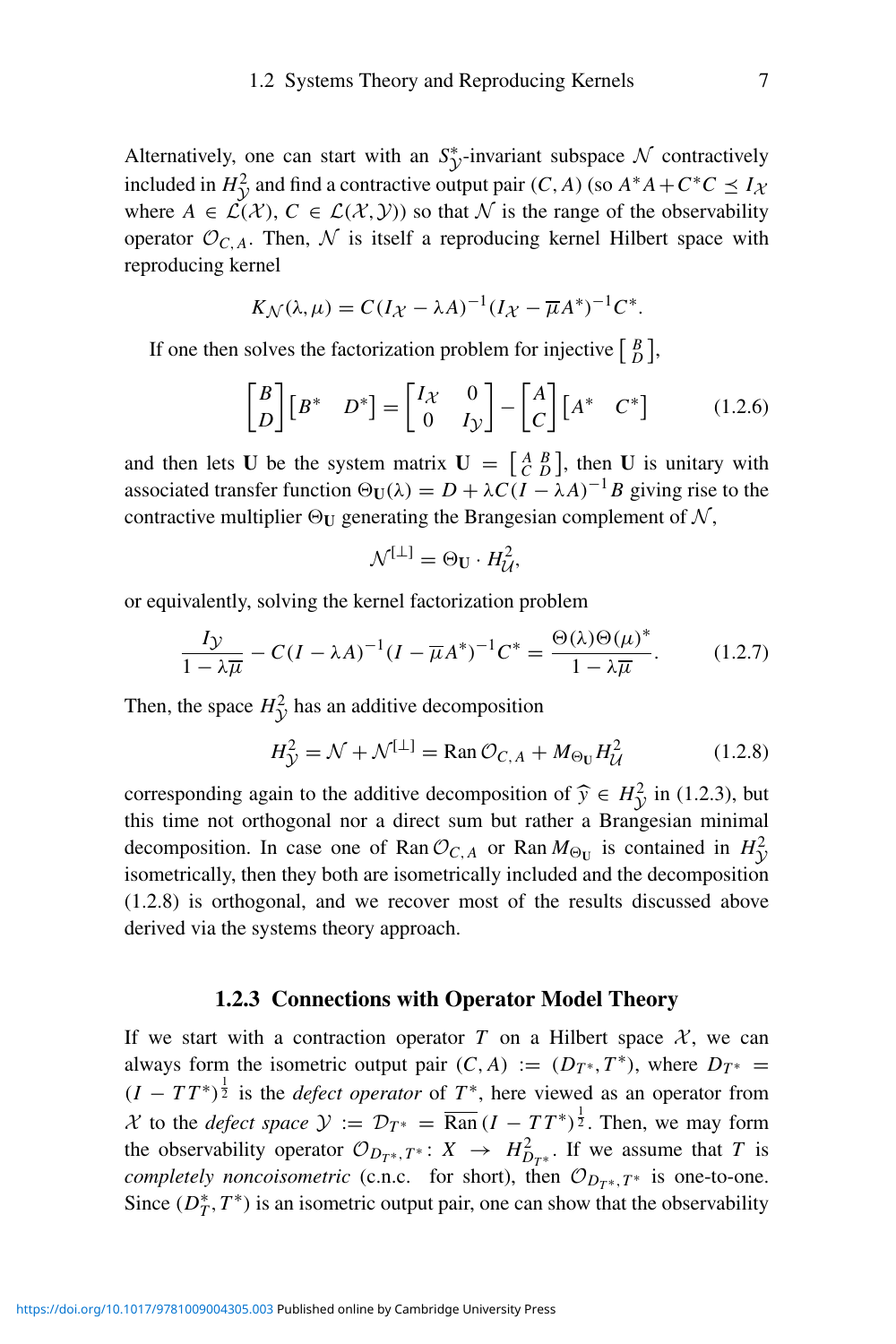#### 8 1 Introduction

operator is isometric exactly when *T* is *pure* (i.e.,  $T^*$  is strongly stable). Then, the solution of the factorization problem (1.2.6) with  $(C, A) = (D_{T^*}, T^*)$ leads to

$$
\begin{bmatrix} B \\ D \end{bmatrix} = \begin{bmatrix} D_T \\ -T \end{bmatrix} : \mathcal{D}_T \to \begin{bmatrix} \mathcal{X} \\ \mathcal{D}_{T^*} \end{bmatrix}
$$

giving rise to the unitary system matrix

$$
\mathbf{U}_T = \begin{bmatrix} T^* & D_T \\ D_{T^*} & -T \end{bmatrix} \colon \begin{bmatrix} \mathcal{X} \\ \mathcal{D}_T \end{bmatrix} \mapsto \begin{bmatrix} \mathcal{X} \\ \mathcal{D}_{T^*} \end{bmatrix}
$$

with associated transfer function

$$
\Theta_T(\lambda) = [-T + \lambda D_{T^*}(I - \lambda T^*)^{-1} D_T]]_{\mathcal{D}_T} \colon \mathcal{D}_T \to \mathcal{D}_{T^*} \tag{1.2.9}
$$

equal to the Sz.-Nagy–Foias as well as the de Branges–Rovnyak characteristic function for the c.n.c. contraction operator  $T$ . Furthermore, the observability operator  $\mathcal{O}_{D_{T^*}, T^*}$  is isometric exactly when  $T^*$  is strongly stable, or equivalently, when  $\Theta_T$  is inner. In this case,  $T^*$  is unitarily equivalent to the restriction of the backward shift  $S_{\mathcal{D}_{T^*}}^*$  to its invariant subspace  $\mathcal{N}$  = Ran  $\mathcal{O}_{D_{T^*}, T^*}$   $\subset H_{D_{T^*}}^2$ . In case  $T^*$  is not strongly stable, it is still the case that  $T^*$  is unitarily equivalent to  $S_{\mathcal{D}_{T^*}}$  restricted to an invariant subspace  $\mathcal{N} = \text{Ran } \mathcal{O}_{D_T^*,T^*} \subset H^2_{\mathcal{D}_{T^*}}$ , but in this case we have only a contractive containment of  $N$  in the ambient space  $H_{\mathcal{D}_{T^*}}^2$ . In this case, we can still see that *T* dilates to an isometry  $S_{\mathcal{D}_{T^*}} \oplus V$  on a space  $H^2_{\mathcal{D}_{T^*}} \oplus \mathcal{W}$ , where *V* is a unitary operator on the Hilbert space  $W$ , i.e., there is a subspace  $\widetilde{N}$  of  $H_{\mathcal{D}_{T^*}}^2 \oplus \mathcal{W}$  so that  $T^*$  is unitarily equivalent to  $(S_{\mathcal{D}_{T^*}} \oplus V)^*|_{\mathcal{N}}$ . The model theory of Sz.-Nagy-Foias-Bercovici-Kércy [171] gives a functional model for *T* that is embedded isometrically in a functional model for  $(S_{\mathcal{D}_{T^*}} \oplus V)^*|_{\mathcal{N}}$  via a somewhat different approach, whereby one first proves the Sz.-Nagy dilation theorem and finds a model for *T* inside the geometry of a functional model for the unitary dilation of *T* . Section 1.5 of the paper of Douglas [73] obtains a model for the isometric (and then by further extension unitary) dilation  $S_{\mathcal{D}_{T^*}} \oplus V$  of *T* by finding a complementary embedding operator *Q* so that the operator  $\begin{bmatrix} \mathcal{O}_{D_{T^*},T^*} \\ \mathcal{Q} \end{bmatrix}$  defines an embedding of X into a direct-sum space  $\left[ H_{\mathcal{D}_{T^*}}^2 \right]$ Ran *Q* 1 .

We should point out that the Sz.-Nagy–Foias model theory actually applies to the more general situation of a *completely non-unitary* (c.n.u. for short) contraction operator, but explaining this additional feature does not fit into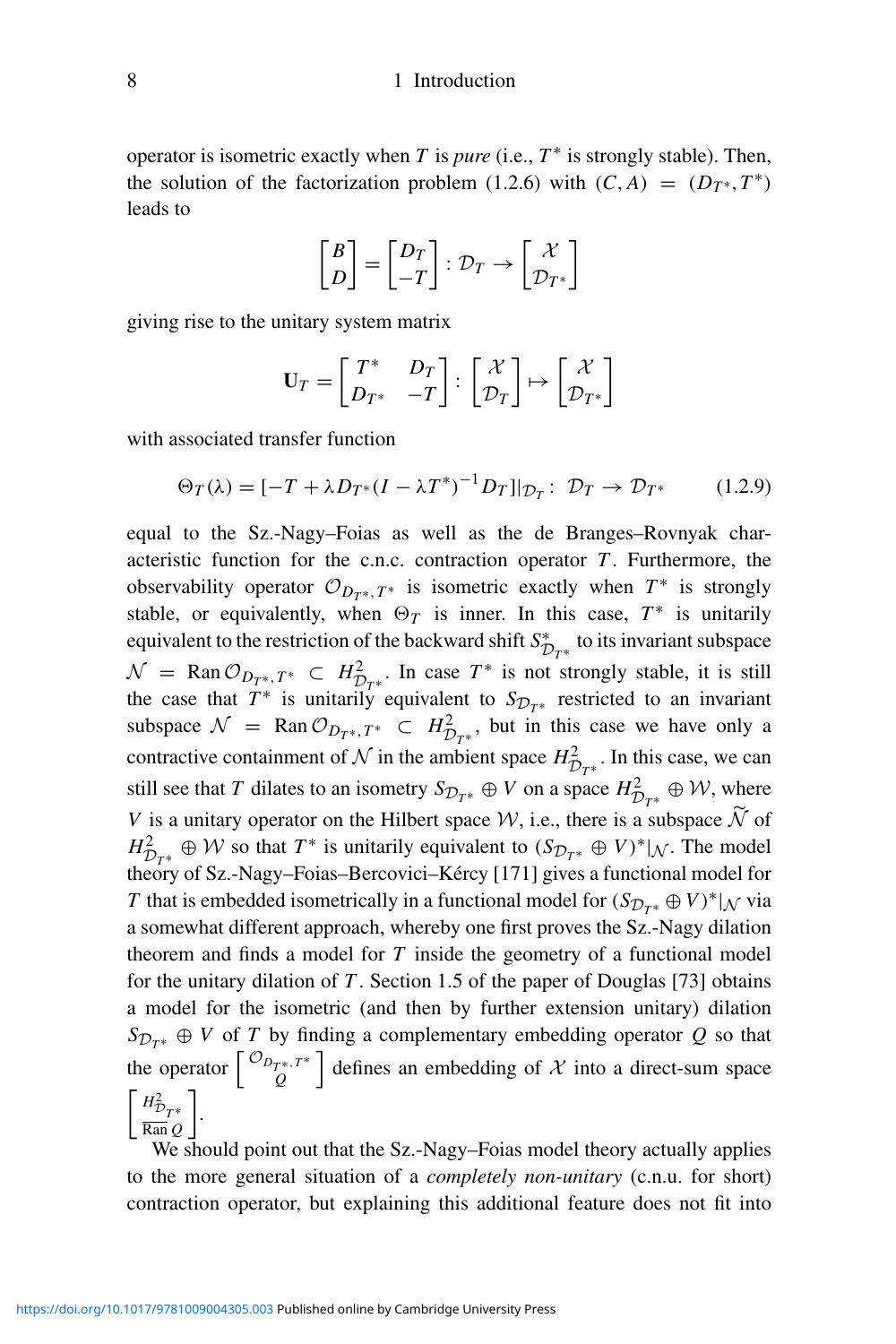our narrative here; for a sample of the difficulties in handling the c.n.u. class in more general multivariable settings, we refer to work of the authors and Vinnikov [22, 46].

### **1.2.4 Summary**

In summary, we have the following themes connecting vectorial Hardyspace function theory, conservative/dissipative discrete-time linear systems, and model theory for Hilbert-space contraction operators:

**1. Backward-shift-invariant subspaces and ranges of observability**

**operators:** A backward-shift-invariant subspace of  $H_y^2$  arises as the range of some isometric observability operator. More generally, a contractively included backward-shift-invariant subspace of  $H_y^2$  arises as the lifted-norm space associated with a contractive observability operator. Moreover, it is possible to characterize in terms of existence of a solution to a certain linear-matrix-inequality when a given output pair  $(C, A)$  gives rise to an observability operator  $\mathcal{O}_{C,A}$  mapping  $\mathcal X$  boundedly into  $H^2_{\mathcal Y}$ . The special case  $C = I_{\mathcal{X}}$  corresponds to exponential stability for *A*.

- **2. Forward-shift-invariant subspaces and contractive multipliers:** A forward-shift-invariant subspace of  $H_y^2$  has Beurling–Lax representation  $M = M_{\Theta} \cdot H_{\mathcal{U}}^2$  for some inner multiplier  $\Theta$  from  $H_{\mathcal{U}}^2$  to  $H_{\mathcal{Y}}^2$ . More generally, a contractively included forward-shift-invariant subspaces of  $H_V^2$  has a lifted-norm Beurling–Lax representation  $\Theta \cdot H_U^2$  for a contractive multiplier  $\Theta$  from  $H_U^2$  to  $H_V^2$ .
- **3. Hardy-space decompositions in backward- and forwardshift-invariant subspaces:** In the case of a conservative linear system with strongly stable state operator *A* (i.e.,  $\mathbf{U} = \begin{bmatrix} A & B \\ C & D \end{bmatrix}$  is isometric and also  $||A^n x|| \to 0$  as  $n \to \infty$  for each  $x \in \mathcal{X}$ , the observability operator  $\mathcal{O}_{C,A}: \mathcal{X} \to H^2_{\mathcal{Y}}$  and the transfer-function multiplier operator  $M_{\Theta_U}$  are isometric, and one has the orthogonal decomposition of the form

$$
H_V^2 = \text{Ran}\,\mathcal{O}_{C,A} \oplus \text{Ran}\,M_{\Theta_U} \oplus \mathcal{W} \tag{1.2.10}
$$

for a shift-invariant subspace  $W$ ; if it is the case that  $U$  is also coisometric, then  $W = \{0\}$ . Conversely, if  $\mathcal{M} \subset H^2_{\mathcal{Y}}$  is  $S_{\mathcal{Y}}$ -invariant (and hence  $\mathcal{M}^{\perp} \subset H_{\mathcal{Y}}^2$  is  $S_{\mathcal{Y}}^*$ -invariant), then there is a unitary  $\mathbf{U} = \begin{bmatrix} A & B \\ C & D \end{bmatrix}$  with A strongly stable such that  $\mathcal{M}^{\perp} = \text{Ran} \mathcal{O}_{C,A}$  and  $\mathcal{M} = \Theta_{\mathbf{U}} \cdot H_{\mathcal{U}}^2$ .

More generally, if **U** is merely contractive (rather than isometric or unitary) and/or *A* is not strongly stable, then a linear decomposition of the form (1.2.10) holds but as a Brangesian minimal decomposition rather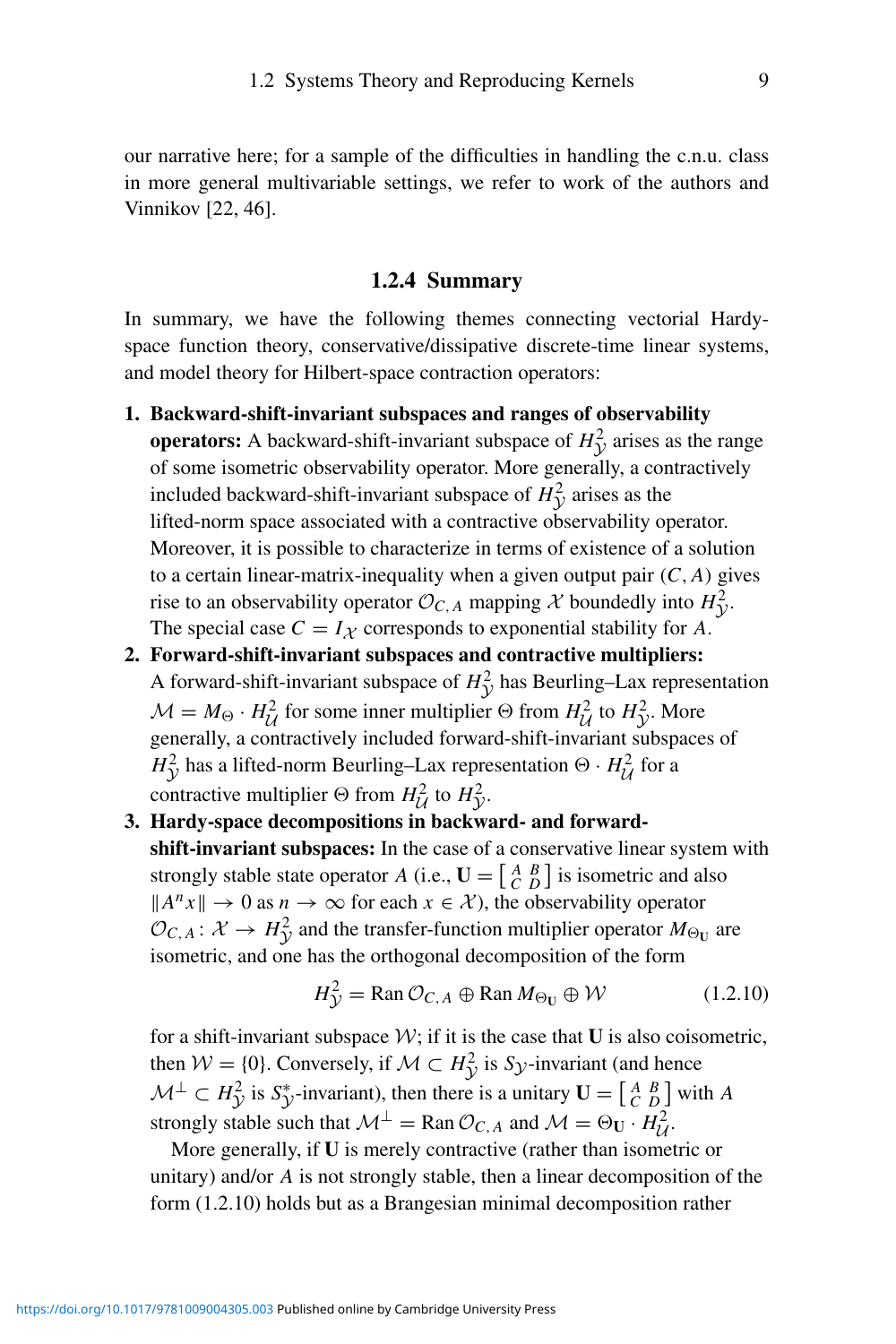than as a Hilbert-space orthogonal decomposition. If **U** is coisometric, it is again the case that the space  $W$  is zero.

**4. Model theory for Hilbert-space contraction operators:** An inner (and more generally, contractive) multiplier  $M_{\Theta}$ :  $H_{\mathcal{U}}^2 \rightarrow H_{\mathcal{Y}}^2$  arises as the Sz.-Nagy–Foias/de Branges–Rovnyak characteristic function for some c.n.c. Hilbert-space contraction operator *T* that in turn induces a canonical functional model for the operator  $T$  which also exhibits a unitary dilation  $S \oplus V$  for *T*.

Much work has been done to extend this set of ideas, particularly themes #2 and #4 (the operator-model theory aspects without the system-theoretic connections) to more general settings, e.g.,

- (i) to Bergman spaces and hypercontraction operators; see Agler [4], Müller [130], Müller–Vasilescu [131], Hedenmalm–Korenblum–Zhu [97], Duren–Schuster [76]),
- (ii) to the Drury–Arveson space and commutative row-contractive operator tuples; see Bhattacharyya–Eschmeier–Sarkar [53, 54], Bhattacharyya–Sarkar [55], and Ball–Bolotnikov [22],
- (iii) to more general domains in  $\mathbb{C}^d$  than the ball and associated more general commutative operator tuples; see Athavale [20], Curto–Vasilescu [67, 68], Timotin [173], Pott [155], Ambrozie–Engliš–Müller [16], Arazy–Engliš [18].
- (iv) to the full Fock space and freely noncommutative row-contractive operator tuples, possibly also constrained to lie in a prescribed noncommutative operator variety; see Bunce [60], Frazho [85], Popescu [141–144, 147, 148],
- (v) to a more general formalism of representations of certain operator algebras based on tensor-algebra constructions; see Muhly–Solel [126–129], and
- (vi) to noncommutative hypercontractive operator tuples modeled on noncommutative varieties (see Popescu [151–153]) as well as a weighted version of the tensor-algebra context (see Muhly–Solel [129]).

Identification of a characteristic function defined by a formula of the Sz.-Nagy–Foias type (1.2.9) (the main thrust of theme #4 above) can be found (i) for the Bergman space setting first in the work of Olofsson [134–136] and then followed up by the authors [23, 24] and Eschmeier [79], (ii) for the Drury–Arveson space setting earlier in the work of Bhattacharyya et al. [53–55], (iii) for the full Fock space in the work of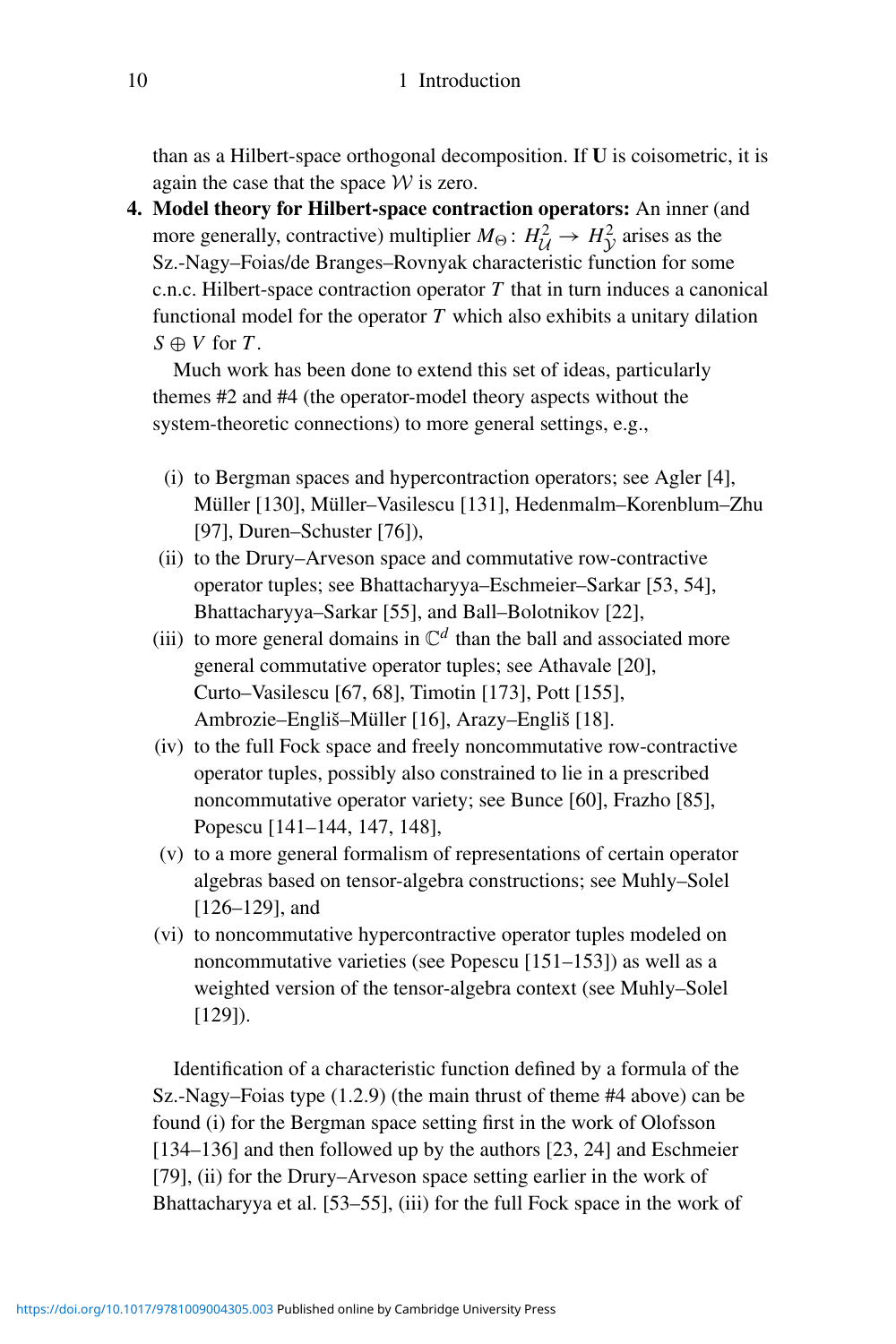Popescu [143], Ball–Bolotnikov–Fang [30, 33] and Ball–Vinnikov [46], for the tensor-algebra context in Muhly–Solel [127].

Here we focus on a general setting of model spaces, forward and backward shift-operator tuples, and their joint invariant subspaces that simultaneously contain as special cases the Bergman setting (i) and the full Fock space setting (iii). Before plunging into the most general setting, we next sketch how the system theory setup  $(1.2.1)$ – $(1.2.5)$  adapts to these motivating special cases.

# **1.3 Standard Weighted Bergman Spaces**

For a Hilbert space Y and an integer  $n \geq 1$ , we denote by  $A_{n, \mathcal{Y}}$  the Hilbert space of  $\mathcal Y$ -valued functions  $f$  analytic in the open unit disk  $\mathbb D$  and with finite norm  $|| f ||_{A_n}$  :

$$
\mathcal{A}_{n,\mathcal{Y}} = \bigg\{ f(\lambda) = \sum_{j\geq 0} f_j \lambda^j : ||f||^2_{\mathcal{A}_{n,\mathcal{Y}}} := \sum_{j\geq 0} \mu_{n,j} \cdot ||f_j||^2_{\mathcal{Y}} < \infty \bigg\},
$$

where the weights  $\mu_{n,j}$ 's are defined by

$$
\mu_{n,j} := \frac{1}{\binom{j+n-1}{j}} = \frac{j!(n-1)!}{(j+n-1)!}.
$$
\n(1.3.1)

The space  $A_{n,y}$  can be alternatively characterized as the reproducing kernel Hilbert space with reproducing kernel  $k_n(\lambda, \zeta)I_\mathcal{Y}$ , where

$$
k_n(\lambda, \zeta) = (1 - \lambda \overline{\zeta})^{-n}.
$$
 (1.3.2)

We introduce the function  $R_n$  and its shifted counterparts  $R_{n,k}$  by the formulas

$$
R_n(\lambda) := (1 - \lambda)^{-n} = \sum_{j=0}^{\infty} \mu_{n,j}^{-1} \lambda^j
$$
 and  $R_{n,k}(\lambda) = \sum_{j=0}^{\infty} \mu_{n,j+k}^{-1} \lambda^j$ , (1.3.3)

so that  $R_{n,0} = R_n$  and  $k_n(\lambda, \zeta) = R_n(\lambda, \overline{\zeta})$ . Directly from the definitions we see that

$$
R_{n,k}(\lambda) = \binom{n+k-1}{k} + \lambda R_{n,k+1}(\lambda),
$$
\n(1.3.4)

and, as is proved in [23, Section 2] by making use of the Chu–Vandermonde identity for binomial coefficients, we also have

$$
R_{n,k}(\lambda) = \sum_{\ell=1}^n \left(\begin{array}{c} \ell+k-2\\ \ell-1 \end{array}\right) R_{n-\ell+1}(\lambda) \quad \text{for} \quad k \ge 1. \tag{1.3.5}
$$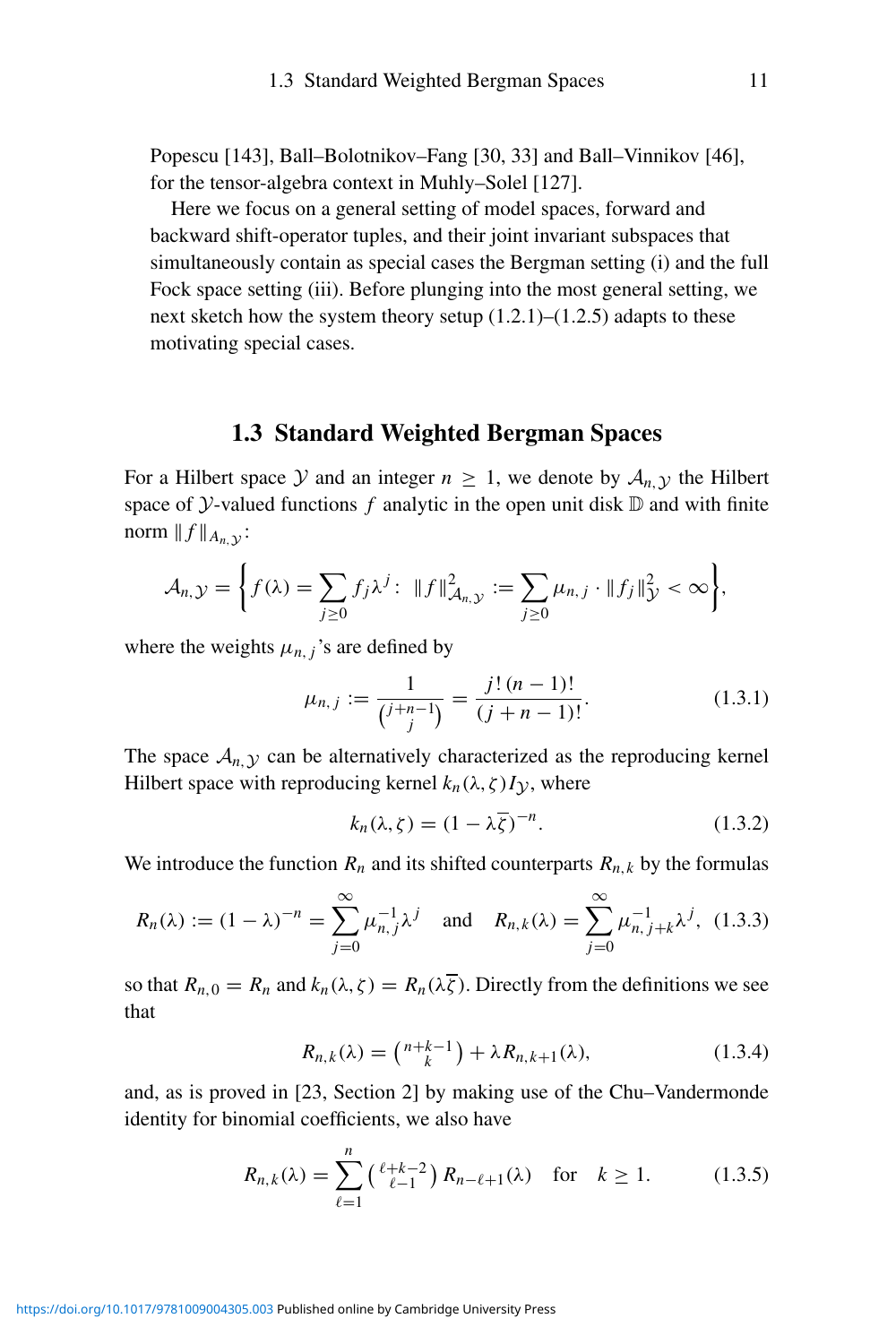We also record that for any operator  $A \in \mathcal{L}(\mathcal{X})$  with spectral radius  $\rho_A$ , the operator-valued functions

$$
R_{n,k}(\lambda A) = \sum_{j=0}^{\infty} \mu_{n,k+j}^{-1} A^j \lambda^j
$$
 (1.3.6)

are analytic on the disk  $\{\lambda : |\lambda| < 1/\rho_A\}$  for any  $k \in \mathbb{Z}_+$ .

In [23], we considered the following discrete-time time-varying linear system:

$$
\Sigma_n\left(\left\{\left[\begin{array}{c} A & B_j \\ C & D_j \end{array}\right]\right\}_{j\in\mathbb{Z}_+}\right) : \begin{cases} x(j+1) = \frac{j+n}{j+1} \cdot Ax(j) + \binom{j+n}{j+1} \cdot B_j u(j) \\ y(j) = Cx(j) + \binom{j+n-1}{j} \cdot D_j u(j) \end{cases} \tag{1.3.7}
$$

where  $A \in \mathcal{L}(\mathcal{X})$ ,  $C \in \mathcal{L}(\mathcal{X}, \mathcal{Y})$ ,  $B_k \in \mathcal{L}(\mathcal{U}_k, \mathcal{X})$ , and  $D_k \in \mathcal{L}(\mathcal{U}_k, \mathcal{Y})$  are given bounded linear operators acting between given Hilbert spaces  $\mathcal{X}, \mathcal{Y}$ , and  $U_k$  ( $k \ge 0$ ). We note that the case where  $n = 1$  and the operators  $B_k = B$  and  $D_k = D$  are taken independent of the time parameter  $k \in \mathbb{Z}_+$  reduces to the classical time-invariant case (1.2.1). If we let the system (1.3.7) evolve on  $\mathbb{Z}_+$ , then the whole trajectory  $\{u(j),x(j),y(j)\}_{j\in\mathbb{Z}_+}$  is determined from the input signal  $\{u(j)\}_{j\in\mathbb{Z}_+}$  and the initial state  $x(0)$  according to the formulas

$$
x(j) = \mu_{n,j}^{-1} \cdot \left( A^j x(0) + \sum_{\ell=0}^{j-1} A^{j-\ell-1} B_\ell u(\ell) \right), \tag{1.3.8}
$$

$$
y(j) = \mu_{n,j}^{-1} \cdot \left( C A^j x(0) + \sum_{\ell=0}^{j-1} C A^{j-\ell-1} B_\ell u(\ell) + D_j u(j) \right). \tag{1.3.9}
$$

Formula (1.3.8) is established by simple induction arguments, while (1.3.9) is obtained by substituting (1.3.8) into the second equation in (1.3.7).

To write the *Z*-transformed version of the system-trajectory formula (1.3.8), we multiply both sides of (1.3.8) by  $\lambda^{j}$  and sum over  $j \ge 0$  to get, on account of (1.3.6),

$$
\widehat{x}(\lambda) = \sum_{j=0}^{\infty} x(j)\lambda^j
$$
  
= 
$$
\left(\sum_{j=0}^{\infty} \mu_{n,j}^{-1} A^j \lambda^j\right) x(0) + \sum_{k=1}^{\infty} \left(\sum_{j=k}^{\infty} \mu_{n,j}^{-1} A^{j-k} \lambda^j\right) B_{k-1} u(k-1)
$$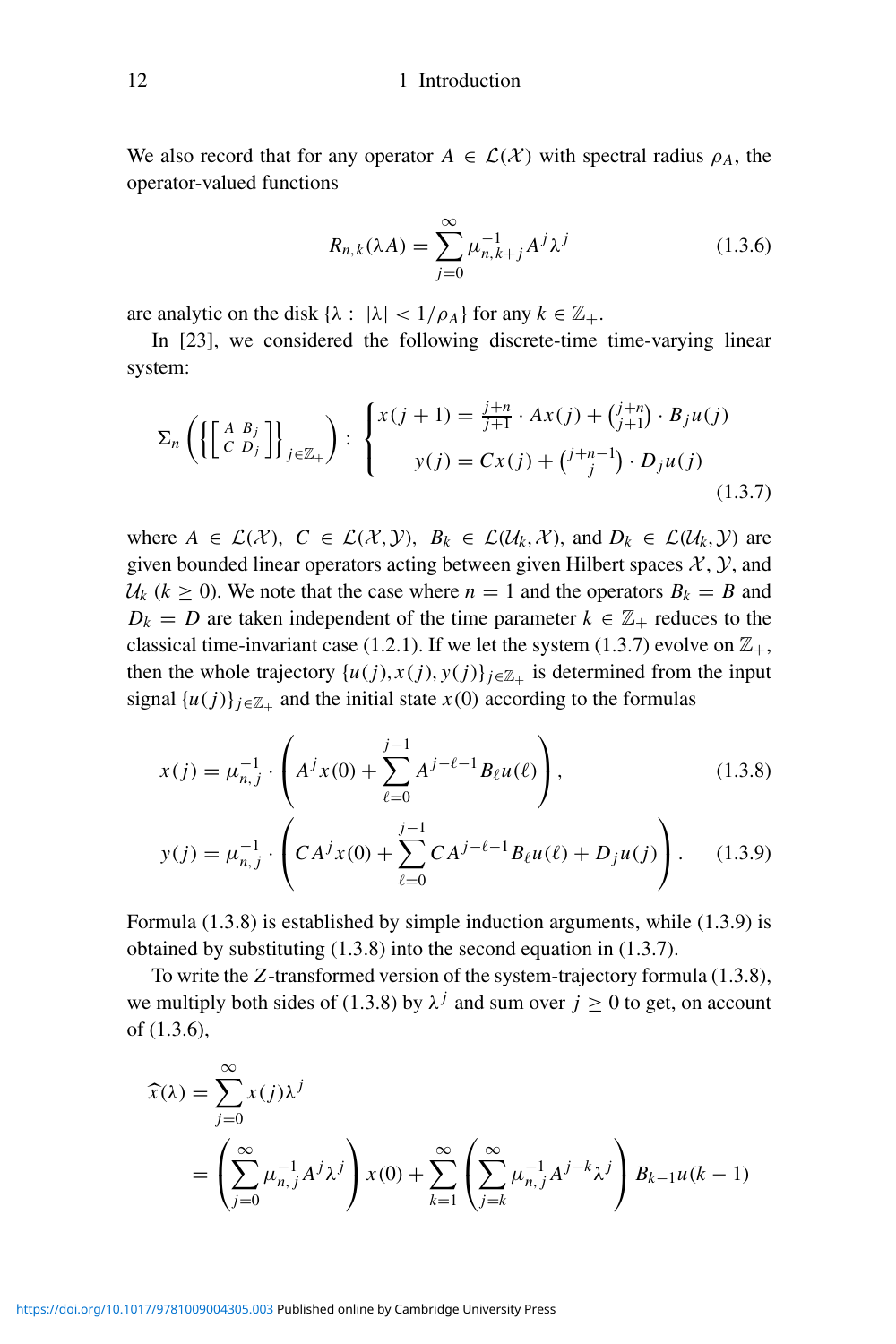$$
= (I - \lambda A)^{-n} x(0) + \sum_{k=1}^{\infty} \lambda^k \left( \sum_{j=0}^{\infty} \mu_{n,j+k}^{-1} A^j \lambda^j \right) B_{k-1} u(k-1)
$$
  
=  $(I - \lambda A)^{-n} x(0) + \sum_{k=0}^{\infty} \lambda^{k+1} R_{n,k+1}(\lambda A) B_k u(k).$ 

The same procedure applied to (1.3.9) gives

$$
\widehat{y}(\lambda) = C(I - \lambda A)^{-n} x(0) + \sum_{k=0}^{\infty} \lambda^k \left( \mu_{n,k}^{-1} D_k + \lambda C R_{n,k+1}(\lambda A) B_k \right) u(k)
$$

$$
= O_{n,C,A} x(0) + \sum_{k=0}^{\infty} \lambda^k \Theta_{n,k}(\lambda) u(k), \qquad (1.3.10)
$$

where

$$
\mathcal{O}_{n,C,A} \colon x \mapsto \sum_{j=0}^{\infty} \left( \mu_{n,j}^{-1} C A^j x \right) \lambda^j = C(I - \lambda A)^{-n} x \tag{1.3.11}
$$

is the *n*-observability operator and where

$$
\Theta_{n,k}(\lambda) = \mu_{n,k}^{-1} D_k + \lambda C R_{n,k+1}(\lambda A) B_k \qquad (k = 0, 1, \ldots)
$$

is the family of transfer functions.

Note that observability of the output pair  $(C, A)$  in the classical sense  $(1.2.5)$ is also equivalent to the injectivity of the *n*-observability operator  $\mathcal{O}_{n,C,A}$ (1.3.11). Following [23], we say that the output pair *(C,A)* is *n-output stable* if  $\mathcal{O}_{n,C,A}$  is bounded as an operator from X into  $\mathcal{A}_{n,Y}$ .

We note next that the transfer function  $\Theta_{n,k}(z)$  encodes the result of a pulse input-vector *u* being applied at time  $j = k$ :

$$
\widehat{y}(\lambda) = \Theta_{n,k}(\lambda) \cdot \lambda^k u \quad \text{if} \quad x(0) = 0 \quad \text{and} \quad u(j) = \delta_{j,k} u
$$

(where  $\delta_{jk}$  stands for the Kronecker symbol). In fact the functions  $\Theta_{n,k}(\lambda)$ could have been derived in this way and then one could arrive at input–output relation (1.3.10) via superposition of all these time-*k* impulse responses. There is a notion of *conservative* for a system of the form (1.3.7) involving the system matrix  $\begin{bmatrix} A & B_j \\ C & D_j \end{bmatrix}$  being unitary with respect to an appropriate choice of weights (see formulas (6.7) and (6.21) in [23]). When these metric constraints are satisfied, the associated transfer-function family  $\{\Theta_{n,k}\}\$  serves as a representer of a shift-invariant subspace in the weighted Bergman space while the image space of an observability operator  $\mathcal{O}_{n,C,A}$  is the model for a backward-shiftinvariant subspace in  $A_{n}$ ,  $y$  (see [23, 24]).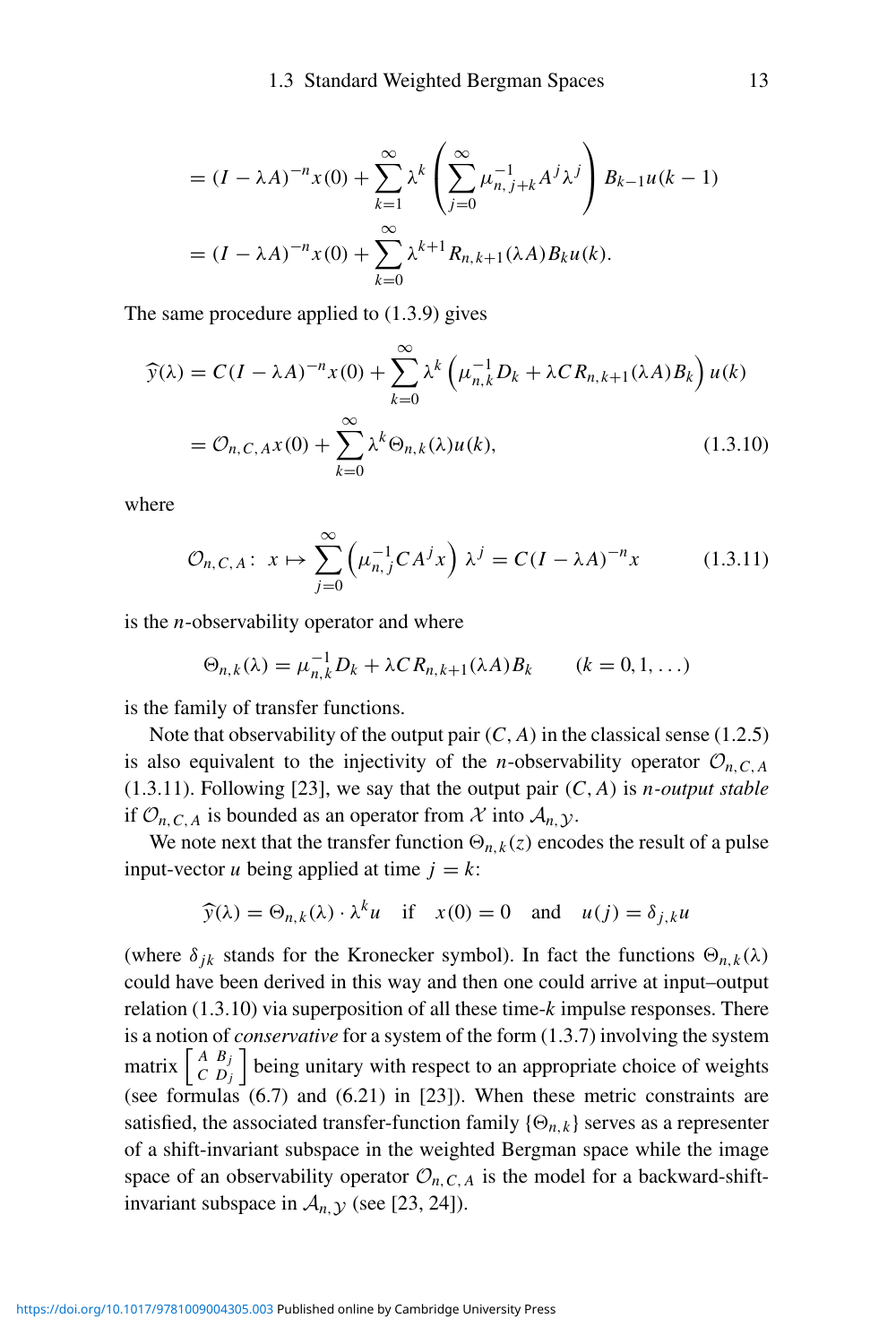## **1.4 The Hardy–Fock Space Setting**

The classical results on the system (1.2.1) admit nice extensions to a number of multivariable settings, both commutative and noncommutative. In this section, we recall the case where the Hardy space  $H_V^2$  is replaced by what we shall call the Hardy–Fock space  $H_y^2(\mathbb{F}_d^+)$ .

To define the Hardy–Fock space, we let  $\mathbb{F}_d^+$  denote the unital free semigroup (i.e., monoid) generated by the set of *d* letters  $\{1, \ldots, d\}$ . Elements of  $\mathbb{F}_d^+$  are words of the form  $i_N \dots i_1$  where  $i_\ell \in \{1, \dots, d\}$  for each  $\ell \in \{1, \dots, N\}$  with multiplication given by concatenation. The unit element of  $\mathbb{F}_d^+$  is the empty word denoted by  $\emptyset$ . For  $\alpha = i_N \dots i_1 \in \mathcal{F}_d$ , we let  $|\alpha|$  denote the number N of letters in  $\alpha$  and we let  $\alpha^{\top} := i_1 \dots i_N$  denote the *transpose* of  $\alpha$ . We let  $z = (z_1, \ldots, z_d)$  to be a collection of *d* formal noncommuting variables and let  $\mathcal{Y}\langle\langle z \rangle\rangle$  denote the set of noncommutative formal power series  $\sum_{\alpha \in \mathbb{F}_d^+} f_\alpha z^\alpha$ where  $f_{\alpha} \in \mathcal{Y}$  and where

$$
z^{\alpha} = z_{i_N} z_{i_{N-1}} \dots z_{i_1} \quad \text{if} \quad \alpha = i_N i_{N-1} \dots i_1. \tag{1.4.1}
$$

The Hardy–Fock space  $H^2_{\mathcal{Y}}(\mathbb{F}_d^+)$  is then defined as

$$
H_{\mathcal{Y}}^{2}(\mathbb{F}_{d}^{+}) = \left\{ \sum_{\alpha \in \mathbb{F}_{d}^{+}} f_{\alpha} z^{\alpha} \in \mathcal{Y} \langle \langle z \rangle \rangle : \sum_{\alpha \in \mathbb{F}_{d}^{+}} \| f_{\alpha} \|_{\mathcal{Y}}^{2} < \infty \right\}.
$$
 (1.4.2)

Note that when  $d = 1$ , we are back to the vectorial Hardy spaces discussed in Section 1.1. The Hardy–Fock-space counterpart of (1.2.1) is the system

$$
\Sigma_{\mathbf{U}}: \begin{cases} x(1\alpha) = A_1 x(\alpha) + B_1 u(\alpha) \\ \vdots \qquad \vdots \qquad \vdots \\ x(d\alpha) = A_d x(\alpha) + B_d u(\alpha) \\ y(\alpha) = Cx(\alpha) + D u(\alpha) \end{cases}
$$
(1.4.3)

which evolves along the free semigroup  $\mathbb{F}_d^+$ , and, for each  $\alpha \in \mathbb{F}_d^+$ , the state vector  $x(\alpha)$ , input signal  $u(\alpha)$ , and output signal  $y(\alpha)$  take values in the *state space*  $X$ *, input space*  $U$ *, and output space*  $Y$ *. The system matrix* **U** has the form

$$
\mathbf{U} = \begin{bmatrix} A & B \\ C & D \end{bmatrix} = \begin{bmatrix} A_1 & B_1 \\ \vdots & \vdots \\ A_d & B_d \\ C & D \end{bmatrix} : \begin{bmatrix} \mathcal{X} \\ \mathcal{U} \end{bmatrix} \rightarrow \begin{bmatrix} \mathcal{X} \\ \vdots \\ \mathcal{X} \\ \mathcal{Y} \end{bmatrix} . \tag{1.4.4}
$$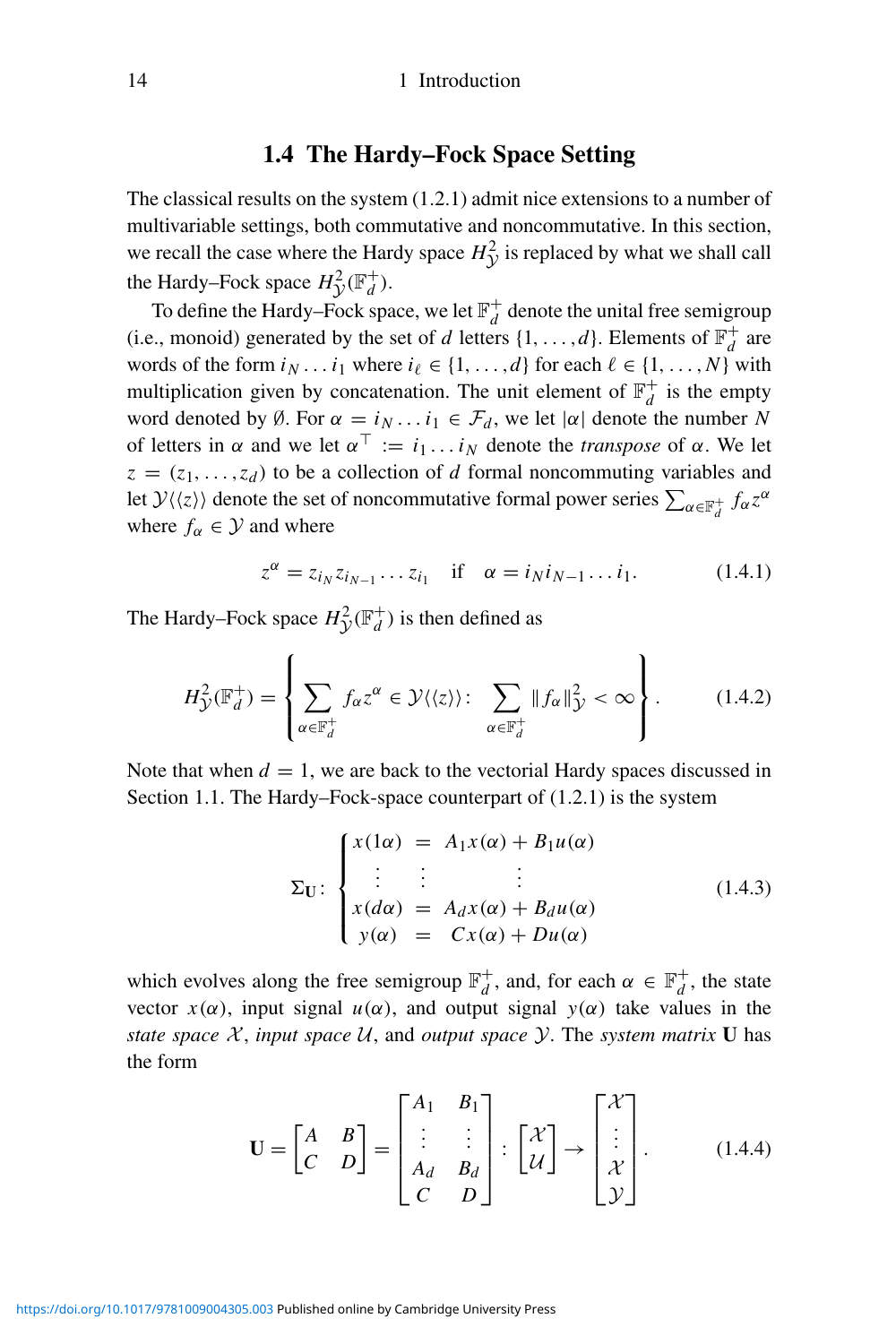Such systems were introduced in [46] and with further elaboration in [35] and [36]; following [35] we call this type of system a *noncommutative Fornasini– Marchesini linear system*.

We extend the noncommutative functional calculus  $(1.4.1)$  from noncommuting indeterminates  $z = (z_1, \ldots, z_d)$  to a *d*-tuple of operators  $A = (A_1, \ldots, A_d)$  by letting

$$
\mathbf{A}^{\alpha} := A_{i_N} A_{i_{N-1}} \dots A_{i_1} \quad \text{if} \quad \alpha = i_N i_{N-1} \dots i_1 \in \mathbb{F}_d^+, \tag{1.4.5}
$$

where the multiplication is now operator composition. Letting

$$
Z(z) = \begin{bmatrix} z_1 & \cdots & z_d \end{bmatrix} \otimes I_{\mathcal{X}}, \quad A = \begin{bmatrix} A_1 \\ \vdots \\ A_d \end{bmatrix}, \quad B = \begin{bmatrix} B_1 \\ \vdots \\ B_d \end{bmatrix}, \quad (1.4.6)
$$

we next observe that

$$
(Z(z)A)^j = \left(\sum_{i=1}^d z_i A_i\right)^j = \sum_{\alpha \in \mathbb{F}_d^+ : |\alpha| = j} A^{\alpha} z^{\alpha} \quad \text{for all} \quad j \ge 0 \qquad (1.4.7)
$$

and therefore,

$$
(I - Z(z)A)^{-1} = \sum_{j=0}^{\infty} (Z(z)A)^j = \sum_{j=0}^{\infty} \sum_{\alpha \in \mathbb{F}_d^+ : |\alpha| = j} A^{\alpha} z^{\alpha} = \sum_{\alpha \in \mathbb{F}_d^+} A^{\alpha} z^{\alpha}.
$$

Application of the formal noncommutative *Z*-transform

$$
\{x(\alpha)\}_{\alpha \in \mathbb{F}_d^+} \mapsto \widehat{x}(z) = \sum_{\alpha \in \mathbb{F}_d^+} x(\alpha) z^{\alpha} \tag{1.4.8}
$$

to the system (1.4.3) then gives

$$
\widehat{x}(z) = (I - Z(z)A)^{-1}x(\emptyset) + (I - Z(z)A)^{-1}Z(z)B\widehat{u}(z),
$$
  

$$
\widehat{y}(z) = \mathcal{O}_{C,\mathbf{A}}x(\emptyset) + \Theta_{\mathbf{U}}(z)\widehat{u}(z),
$$

where

$$
\mathcal{O}_{C,\mathbf{A}}\colon x \mapsto C(I - Z(z)A)^{-1}x = \sum_{\alpha \in \mathbb{F}_d^+} (C\mathbf{A}^{\alpha}x)z^{\alpha} \tag{1.4.9}
$$

is the observability operator of the pair  $(C, \mathbf{A})$  and where  $\Theta_{\mathbf{U}}(z) \in \mathcal{L}(\mathcal{U}, \mathcal{Y}) \langle \langle z \rangle \rangle$ is given by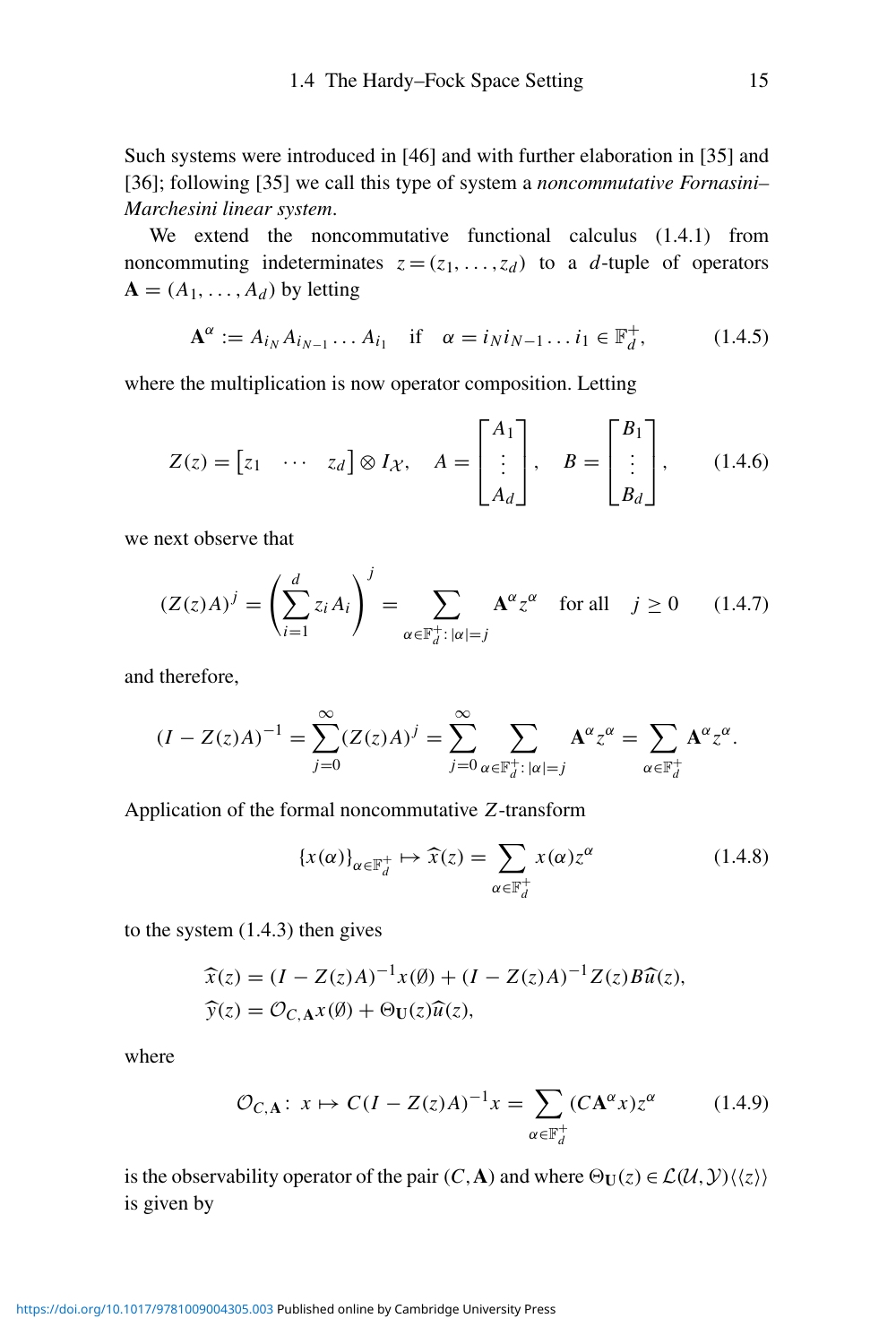$$
\Theta_{\mathbf{U}}(z) = D + C(I - Z(z)A)^{-1}Z(z)B
$$

$$
= D + \sum_{\alpha \in \mathbb{F}_d^+} \sum_{j=1}^d C \mathbf{A}^{\alpha} B_j z^{\alpha} z_j.
$$
(1.4.10)

Thus, the initial state  $x = x_{\emptyset}$  is uniquely determined by the output signal  $\hat{y}(z)$ when the input signal  $\widehat{u}(z)$  is taken to be zero exactly when  $\mathcal{O}_{C,\mathbf{A}}$  is injective; when this is the case, we say that the output pair *(C,***A***)* is *observable*. The pair  $(C, A)$  is called *output stable* if  $\mathcal{O}_{C, A}$  is bounded as an operator from X into  $H^2_{\mathcal{Y}}(\mathbb{F}_d^+)$ , and *exactly observable* if  $\mathcal{O}_{C,\mathbf{A}}$  is bounded and bounded below. As in the single-variable case, the system matrix (1.4.4) being unitary corresponds to a notion of energy conservation; for details on this we refer to [46]. The *d*-tuple  $\mathbf{A} = (A_1, \ldots, A_d)$  is called *strongly stable* if

$$
\lim_{N \to \infty} \sum_{\alpha \in \mathbb{F}_d^+ \colon |\alpha| = N} \|\mathbf{A}^\alpha x\|^2 \to 0 \quad \text{for all} \ \ x \in \mathcal{X}.\tag{1.4.11}
$$

Again, as in the single-variable case, the condition (1.4.11) in conjunction with  $\begin{bmatrix} A \\ C \end{bmatrix}$  being isometric guarantees that  $\mathcal{O}_{C,\mathbf{A}}$  is a partial isometry and that the operator  $M_{\Theta_{\mathbf{U}}}: f(z) \mapsto \Theta_{\mathbf{U}}(z) f(z)$  of multiplication by the transfer function (1.4.10) acts isometrically as an operator from  $H^2_d(\mathbb{F}^+_d)$  into  $H^2_{\mathcal{V}}(\mathbb{F}^+_d)$  (see [30, 33, 46] for details). The representation  $\mathcal{M} = \Theta_{\mathbf{U}} \cdot H_{\mathcal{U}}^2(\mathbb{F}_d^+)$  amounts to the Beurling–Lax representation for right-shift-invariant subspaces (i.e.,  $f(z) \in \mathcal{M} \Rightarrow f(z) \cdot z_i \in \mathcal{M}$  for  $j = 1, ..., d$ ) while backward-shiftinvariant subspaces arise as the range of an observability operator  $\mathcal{O}_{C,\mathbf{A}}$  (see [30, 33, 46, 142]).

## **1.5 Weighted Bergman–Fock Spaces**

We introduce a family of weighted Bergman–Fock spaces as a multivariable noncommutative counterpart of standard weighted Bergman spaces; the system-theoretic point of view presented here combines the single-variable setting handled in [23, 24] with the unweighted multivariable setting from Section 1.4. Given an integer  $n \geq 1$ , the free semigroup  $\mathbb{F}_d^+$ , and the coefficient Hilbert space  $\mathcal{Y}$ , we let

$$
\mathcal{A}_{n,\mathcal{Y}}(\mathbb{F}_d^+) = \left\{ \sum_{\alpha \in \mathbb{F}_d^+} f_\alpha z^\alpha \in \mathcal{Y} \langle \langle z \rangle \rangle : \sum_{\alpha \in \mathbb{F}_d^+} \mu_{n,|\alpha|} \cdot \| f_\alpha \|_{\mathcal{Y}}^2 < \infty \right\} \tag{1.5.1}
$$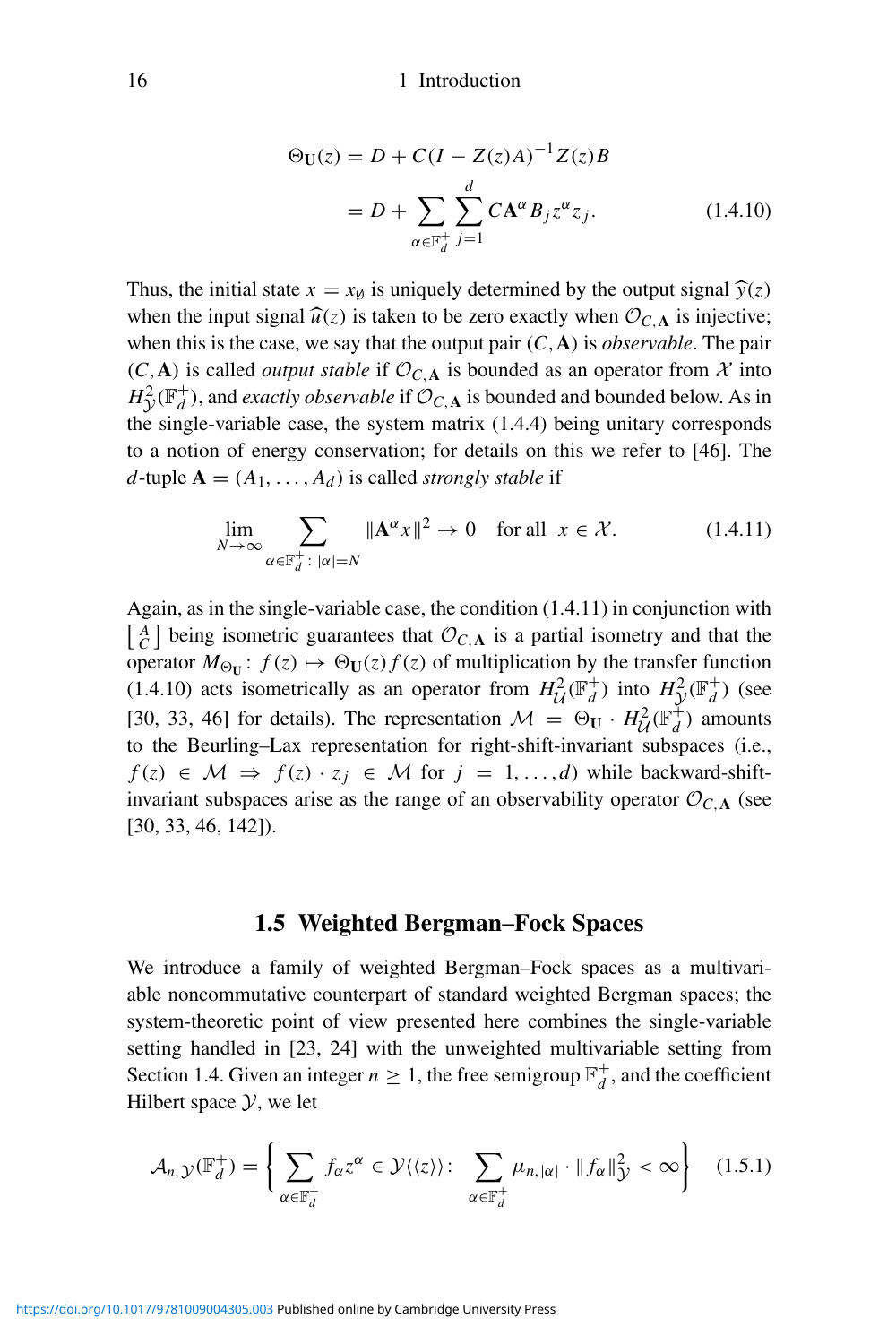where, according to (1.3.1),  $\mu_{n,|\alpha|} = \frac{|\alpha|!(n-1)!}{(n+|\alpha|-1)!}$ . We propose to consider the following multidimensional system with evolution along the free semigroup  $\mathbb{F}_d^+$ :

$$
\Sigma_{(\mathbf{U}_{\alpha}),n} : \begin{cases}\nx(\mathbf{1}\alpha) = \frac{n+|\alpha|}{|\alpha|+1} A_1 x(\alpha) + \binom{n+|\alpha|}{|\alpha|+1} B_{1,\alpha} u(\alpha) \\
\vdots & \vdots \\
x(d\alpha) = \frac{n+|\alpha|}{|\alpha|+1} A_d x(\alpha) + \binom{n+|\alpha|}{|\alpha|+1} B_{d,\alpha} u(\alpha) \\
y(\alpha) = C x(\alpha) + \binom{n+|\alpha|-1}{|\alpha|} D_{\alpha} u(\alpha)\n\end{cases} (1.5.2)
$$

with the *d*-tuple of state-space operators  $A = (A_1, \ldots, A_d)$  and the stateoutput operator  $C \in \mathcal{L}(\mathcal{X}, \mathcal{Y})$ . Here, in addition, we have a family of system matrices and the family of input spaces indexed by  $\alpha \in \mathbb{F}_d^+$ :

$$
\mathbf{U}_{\alpha} = \begin{bmatrix} A & \widehat{B}_{\alpha} \\ C & D_{\alpha} \end{bmatrix} : \begin{bmatrix} \mathcal{X} \\ \mathcal{U}_{\alpha} \end{bmatrix} \rightarrow \begin{bmatrix} \mathcal{X}^{d} \\ \mathcal{Y} \end{bmatrix}, \text{ where } A = \begin{bmatrix} A_{1} \\ \vdots \\ A_{d} \end{bmatrix}, \widehat{B}_{\alpha} = \begin{bmatrix} B_{1,\alpha} \\ \vdots \\ B_{d,\alpha} \end{bmatrix}
$$
(1.5.3)

together with additional *α*-dependent weights in the system equations indexed by the natural number *n*. Upon running the system (1.5.2) with a fixed initial condition  $x(\emptyset) = x \in \mathcal{X}$ , we get recursively

$$
x(\alpha) = \mu_{n,|\alpha|}^{-1} \cdot \left( \mathbf{A}^{\alpha} x + \sum_{\alpha''j\alpha'=\alpha} \mathbf{A}^{\alpha''} B_{j,\alpha'} u(\alpha') \right),\tag{1.5.4}
$$

$$
y(\alpha) = \mu_{n,|\alpha|}^{-1} \cdot \bigg( C \mathbf{A}^{\alpha} x + \sum_{\alpha''j\alpha'=\alpha} C \mathbf{A}^{\alpha''} B_{j,\alpha'} u(\alpha') + D_{\alpha} u(\alpha) \bigg). \tag{1.5.5}
$$

Making use of notation (1.4.6) and equality (1.4.7), we observe that

$$
(I - Z(z)A)^{-n} = \sum_{j=0}^{\infty} \mu_{n,j}^{-1} \cdot \sum_{\alpha \in \mathbb{F}_d^+ : |\alpha| = j} \mathbf{A}^{\alpha} z^{\alpha} = \sum_{\alpha \in \mathbb{F}_d^+} \mu_{n,|\alpha|}^{-1} \mathbf{A}^{\alpha} z^{\alpha}, \quad (1.5.6)
$$

and then define  $R_{n,k}(Z(z)A)$  via formal power series

$$
R_{n,k}(Z(z)A) = \sum_{\alpha \in \mathbb{F}_d^+} \mu_{n,|\alpha|+k}^{-1} \mathbf{A}^{\alpha} z^{\alpha}.
$$
 (1.5.7)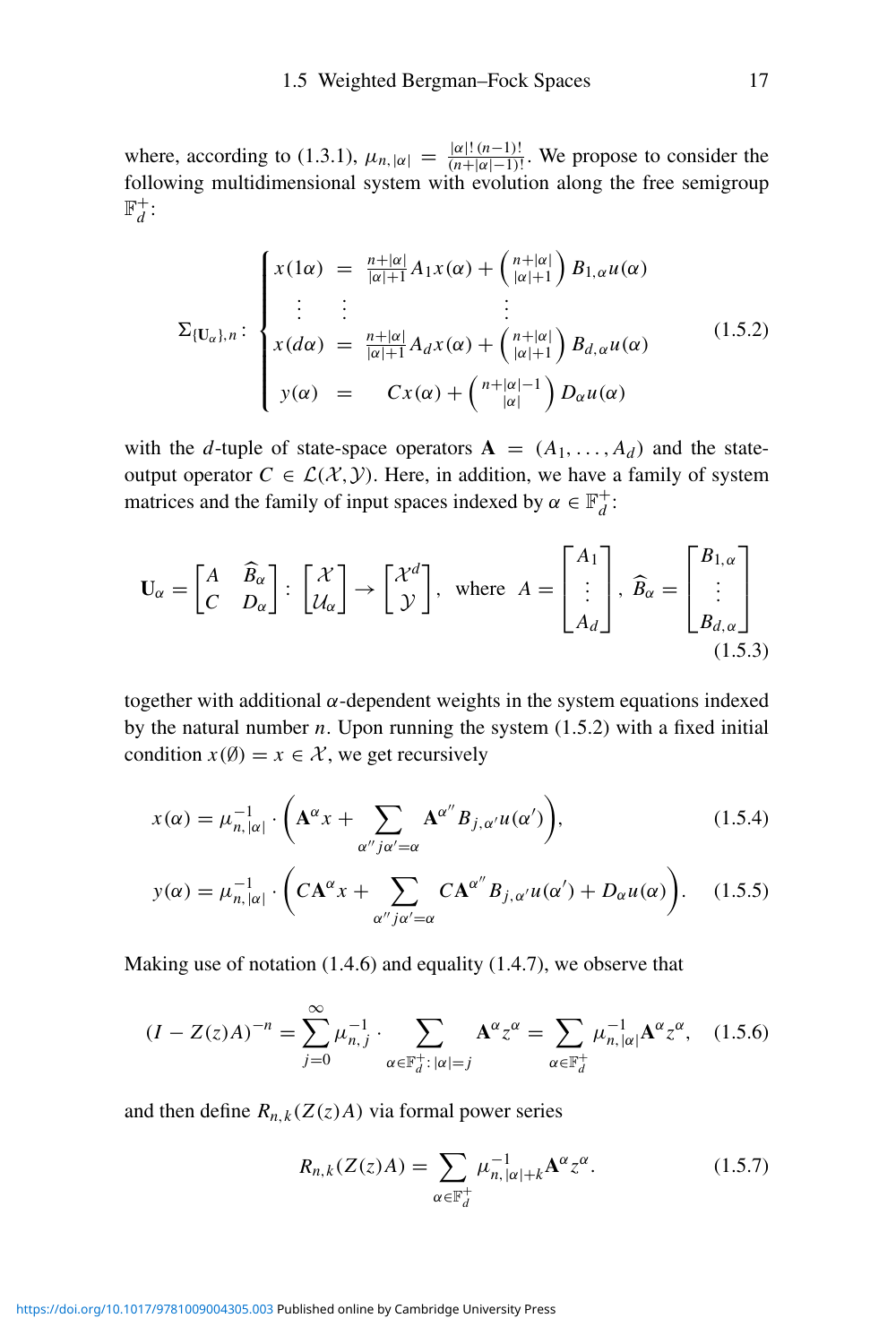#### 18 18 1 Introduction

We next apply the noncommutative *Z*-transform (1.4.8) to (1.5.4) and then invoke (1.5.6) and (1.5.7) to get

$$
\hat{x}(z) = \sum_{\alpha \in \mathbb{F}_d^+} \mu_{n,|\alpha|}^{-1} \left( \mathbf{A}^{\alpha} x + \sum_{\alpha''j\alpha' = \alpha} \mathbf{A}^{\alpha''} B_{j,\alpha'} u(\alpha') \right) z^{\alpha}
$$
\n
$$
= \sum_{\alpha \in \mathbb{F}_d^+} \left( \mu_{n,|\alpha|}^{-1} \mathbf{A}^{\alpha} x \right) z^{\alpha}
$$
\n
$$
+ \sum_{\alpha' \in \mathbb{F}_d^+} \left( \sum_{\alpha'' \in \mathbb{F}_d^+} \mu_{n,|\alpha''|+|\alpha'|+1}^{-1} \mathbf{A}^{\alpha''} z^{\alpha''} \right) \left( \sum_{j=1}^d z_j B_{j,\alpha'} \right) z^{\alpha'} u(\alpha')
$$
\n
$$
= (I - Z(z)A)^{-n} x + \sum_{\alpha \in \mathbb{F}_d^+} R_{n,|\alpha|+1} (Z(z)A) Z(z) \widehat{B}_{\alpha} z^{\alpha} u(\alpha).
$$

The same procedure applied to (1.5.5) now gives

$$
\widehat{y}(z) = C(I - Z(z)A)^{-n}x \n+ \sum_{\alpha \in \mathbb{F}_d^+} \left( C R_{n, |\alpha|+1} (Z(z)A) Z(z) \widehat{B}_{\alpha} + \mu_{n, |\alpha|}^{-1} D_{\alpha} \right) z^{\alpha} u(\alpha) \n= \mathcal{O}_{n, C, \mathbf{A}}(z) x + \sum_{\alpha \in \mathbb{F}_d^+} \Theta_{n, \mathbf{U}_{\alpha}}(z) z^{\alpha} u(\alpha),
$$
\n(1.5.8)

where the first term on the right presents the *n*-observability operator

$$
\mathcal{O}_{n,C,\mathbf{A}}(z)x = C(I - Z(z)A)^{-n}x = \sum_{\alpha \in \mathbb{F}_d^+} \mu_{n,|\alpha|}^{-1}(C\mathbf{A}^{\alpha}x)z^{\alpha} \tag{1.5.9}
$$

associated with the state-space *d*-tuple **A** and the state-output operator *C* and where

$$
\Theta_{n,\mathbf{U}_{\alpha}}(z) = \mu_{n,|\alpha|}^{-1} D_{\alpha} + C R_{n,|\alpha|+1} (Z(z)A) Z(z) \widehat{B}_{\alpha}
$$
 (1.5.10)

is the family of transfer functions indexed by  $\alpha \in \mathbb{F}_d^+$ . One can see that the notion of the *n*-observability operator (1.5.9) generalizes the single-variable notion (1.3.11) as well as the unweighted multivariable one in (1.4.9). We say that the output pair  $(C, A)$  is *n*-observable if  $\mathcal{O}_{n, C, A}$  is injective; from  $(1.5.9)$  we see that this is equivalent to  $(C, A)$  being observable when viewed as an output pair for an unweighted system as in (1.4.9), i.e., observability is equivalent to

$$
\bigcap_{\alpha \in \mathbb{F}_d^+} \text{Ker } C\mathbf{A}^{\alpha} = \{0\}.
$$
 (1.5.11)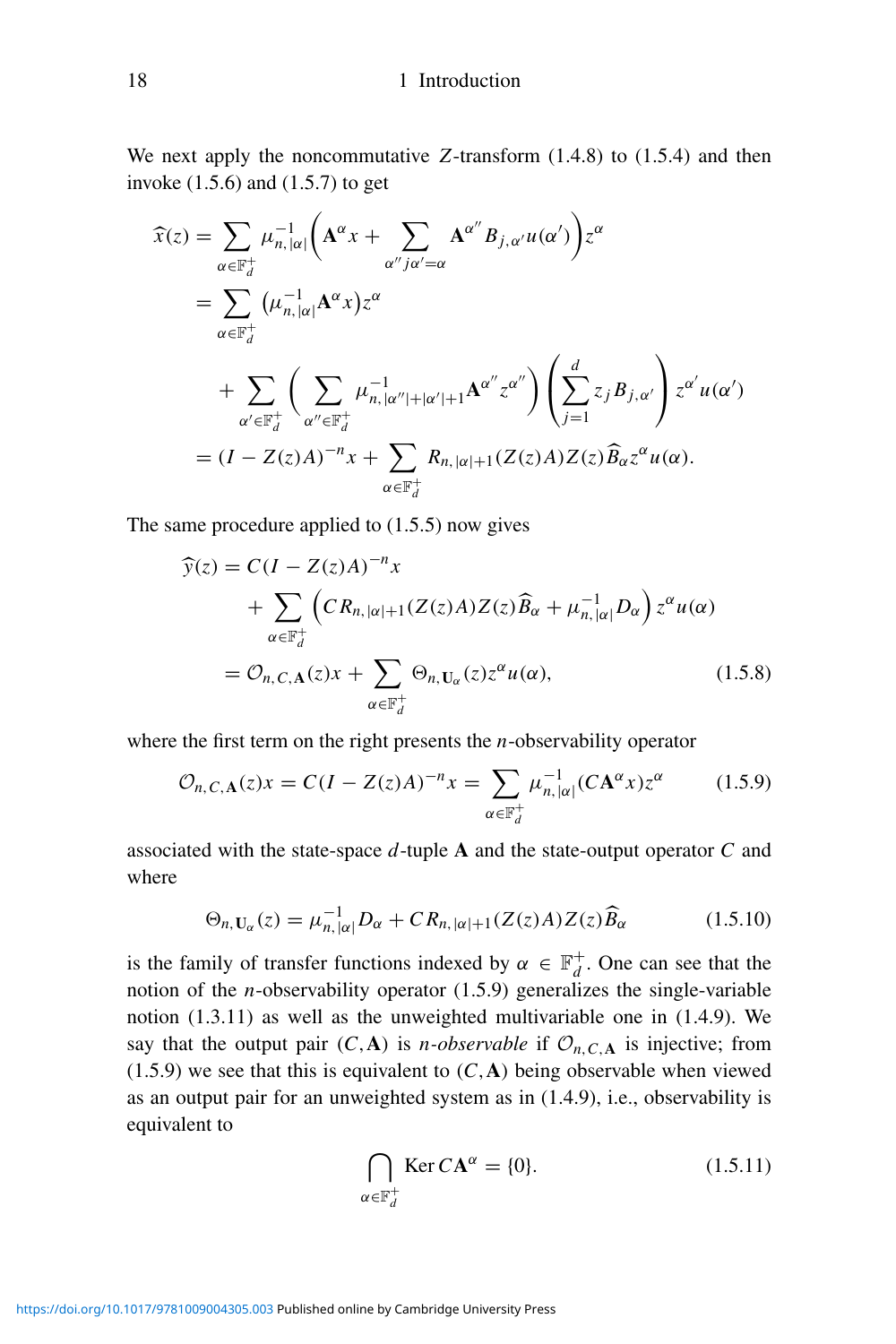We say that the output pair  $(C, A)$  is *n-output stable* if  $\mathcal{O}_{n, C, A}$  is bounded as an operator from X into  $A_{n, \mathcal{Y}}(\mathbb{F}_d^+)$  and *exactly n-observable* if also  $\mathcal{O}_{n, C, \mathbf{A}}$  is bounded below.

In parallel with the discussion at the end of Section 1.3, we use the formula (1.5.8) to view the transfer function  $\Theta_{n,\mathbf{U}_{\alpha}}(z)$  as encoding the result of a pulse input vector *u* being applied at position  $\alpha \in \mathbb{F}_d^+$  with zero initial state,

$$
\widehat{y}(z) = \Theta_{n,\mathbf{U}_{\alpha}}(z) \cdot z^{\alpha} u \text{ if } x_{\beta} = 0 \text{ and } u(\beta) = \delta_{\alpha,\beta} u.
$$

A preliminary notion of *noncommutative n-Bergman conservative system* for systems of the form (1.5.2) will be developed in Section 7.1. The associated *n-Bergman inner family* is the main ingredient for one version of a Beurling– Lax representation for a forward-shift-invariant subspace for this setting (see Section 7.2). We shall see that backward-shift-invariant subspaces in this setting arise as the range of an *n*-observability operator form  $\mathcal{O}_{n,C,\mathbf{A}}$  for an appropriate choice of a state-space *d*-tuple **A** and an state-output operator *C*.

### **1.6 Overview**

The main goal of this book is to carry out the program outlined above in themes #1 to #4 in a unified free noncommutative multivariable setting. We conclude this introduction with an outline of the chapters to follow.

**0. Upgrade of preliminaries:** The vectorial Hardy space  $H_y^2$  will be replaced by either a Hardy–Fock space  $H_V^2(\mathbb{F}_d^+)$  (1.4.2), the more general weighted Bergman–Fock space  $A_{n, y}(F_d^+)$  (1.5.1), or the still more general weighted Hardy–Fock space  $H^2_{\omega, \mathcal{Y}}(\mathbb{F}_d^+)$  for an admissible weight  $\omega$  (2.2.1) which is introduced in Section 2.2. Reproducing kernels and their associated reproducing kernel Hilbert spaces are replaced by noncommutative formal kernels and their associated noncommutative formal reproducing kernel Hilbert spaces (NFRKHSs) introduced in Chapter 2. The shift operator  $S_y$  and backward shift  $S_y^*$  are replaced by the shift-operator *d*-tuple  $S_{\omega, R} = (S_{\omega, R, 1}, \ldots, S_{\omega, R, d})$  (2.2.3) and its adjoint right-shift-operator tuple  $S_{\omega, R}^* = (S_{\omega, R, 1}^*, \dots, S_{\omega, R, d}^*)$  (2.2.4) on the space  $H^2_{\omega, \mathcal{Y}}(\mathbb{F}_d^+)$  introduced in Chapter 2:

$$
S_{\boldsymbol{\omega}, R, j} \colon \sum_{\alpha \in \mathbb{F}_d^+} f_{\alpha} z^{\alpha} \mapsto \sum_{\alpha \in \mathbb{F}_d^+} f_{\alpha} z^{\alpha} z_j \quad \text{for} \quad 1 \le j \le d.
$$

**1. Backward-shift-invariant subspaces and ranges of observability operators:** We consider an output pair coming for a system with weights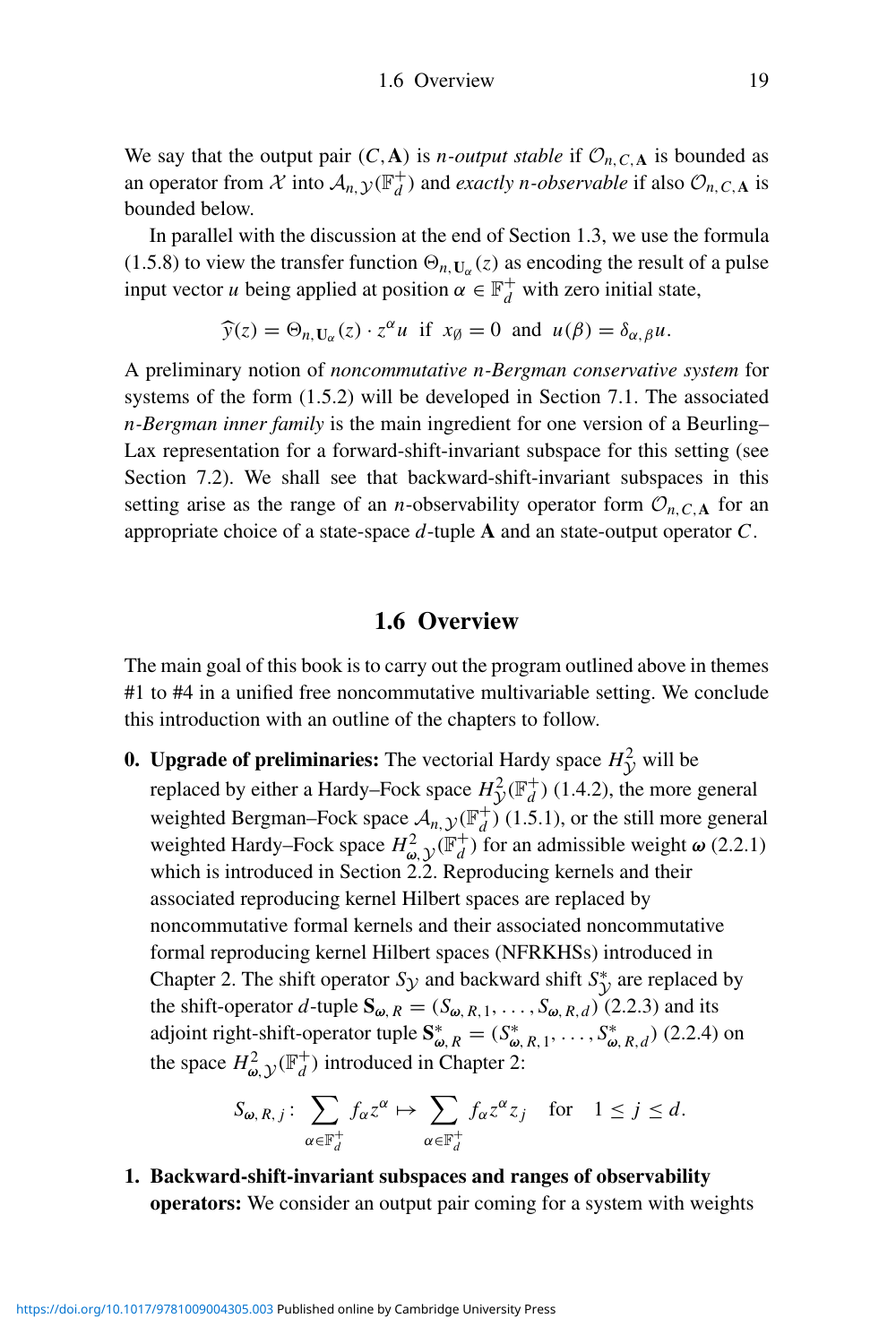as in (2.2.11) and characterize when the associated observability operator  $\mathcal{O}_{\omega, C, A}$  as in (2.2.13) maps the state-space X boundedly into the weighted Hardy–Fock space  $H^2_{\omega, \mathcal{Y}}(\mathbb{F}_d^+)$ . The solution is again in terms of the existence of a positive semidefinite solution of a certain linear matrix inequality (see Theorem 4.2.2). To develop the ideas further, it suffices to normalize the solution *H* to be  $H = I_{\mathcal{X}}$ . Then, there is a notion of *ω*-contractive and *ω*-isometric output pair *(C,***A***)* and a notion of *ω*-stability for the state-operator tuple **. Contractively** included backward-shift-invariant subspaces of  $H^2_{\omega, \mathcal{Y}}(\mathbb{F}_d^+)$  are characterized as ranges of normalized contractive *ω*-observability operators with lifted norm. The inclusion of the backward-shift-invariant subspace in  $H^2_{\omega, \mathcal{Y}}(\mathbb{F}^+_d)$  is isometric exactly when **A** is  $\omega$ -strongly stable.

- **2. Forward-shift-invariant subspaces and contractive multipliers and their realizations:** There are three types of scenarios:
	- **(a)** The result most like the classical case described in Ssection 1.2.1 is for the case of a contractive multiplier  $\Theta$  from a Hardy–Fock space  $H^2_U(\mathbb{F}_d^+)$  to another Hardy–Fock space  $H^2_V(\mathbb{F}_d^+)$ . Such  $\Theta$  are characterized by being the transfer function of a Hardy–Fock system  $\Sigma_U$  (1.4.3) with system matrix **U** unitary, and with  $\Theta$  strictly inner exactly when  $A = (A_1, \ldots, A_d)$  is strongly stable in the sense of (1.4.11). Multipliers of this type serve as the McCullough–Trent-type Beurling–Lax representer for a shift-invariant subspace M isometrically contained in  $H^2_{\omega, \mathcal{Y}}(\mathbb{F}_d^+)$ .
	- **(b)** The next case is that of a contractive multiplier  $\Theta$  from a Hardy–Fock space  $H^2_U(\mathbb{F}_d^+)$  into a general weighted Hardy–Fock space  $H^2_{\omega, \mathcal{Y}}(\mathbb{F}_d^+)$ . It turns out that any such contractive multiplier  $\Theta$  can be factored as  $\Theta(z) = \Psi_{\gamma}(z) \cdot \Theta_0(z)$  where  $\Psi_{\gamma}(z)$  is a fixed contractive multiplier from the Hardy–Fock space  $H^2_{\ell^2_{\mathcal{Y}}(\mathbb{F}_d^+)}(\mathbb{F}_d^+)$  into  $H^2_{\omega,\mathcal{Y}}(\mathbb{F}_d^+)$  first identified in the authors' paper  $[25]$ , and where  $S_0$  is a contractive multiplier from the Hardy–Fock space  $H^2_d(\mathbb{F}_d^+)$  to the Hardy–Fock space  $H^2_{\ell^2 y(\mathbb{F}^+_d)}(\mathbb{F}^+_d)$ . Of course the drawback (and the feature that makes everything work) of this is that the coefficient space  $\ell_{\mathcal{Y}}^2(\mathbb{F}_d^+)$  for the intermediate Hardy–Fock space  $H^2_{\ell^2_y(\mathbb{F}^+_d)}(\mathbb{F}^+_d)$  is decidedly infinite-dimensional. Multipliers of this type serve as the Beurling–Lax representer for shift-invariant subspaces of  $H^2_{\omega, \mathcal{Y}}(\mathbb{F}_d^+)$ which are contractively contained in  $H^2_{\omega, \mathcal{Y}}(\mathbb{F}_d^+)$ .
	- (c) The case where  $\Theta$  is a contractive multiplier from a Hardy–Fock space  $H_d^2(\mathbb{F}_d^+)$  into a general weighted Hardy–Fock space  $H^2_{\omega, \mathcal{Y}}(\mathbb{F}_d^+)$  which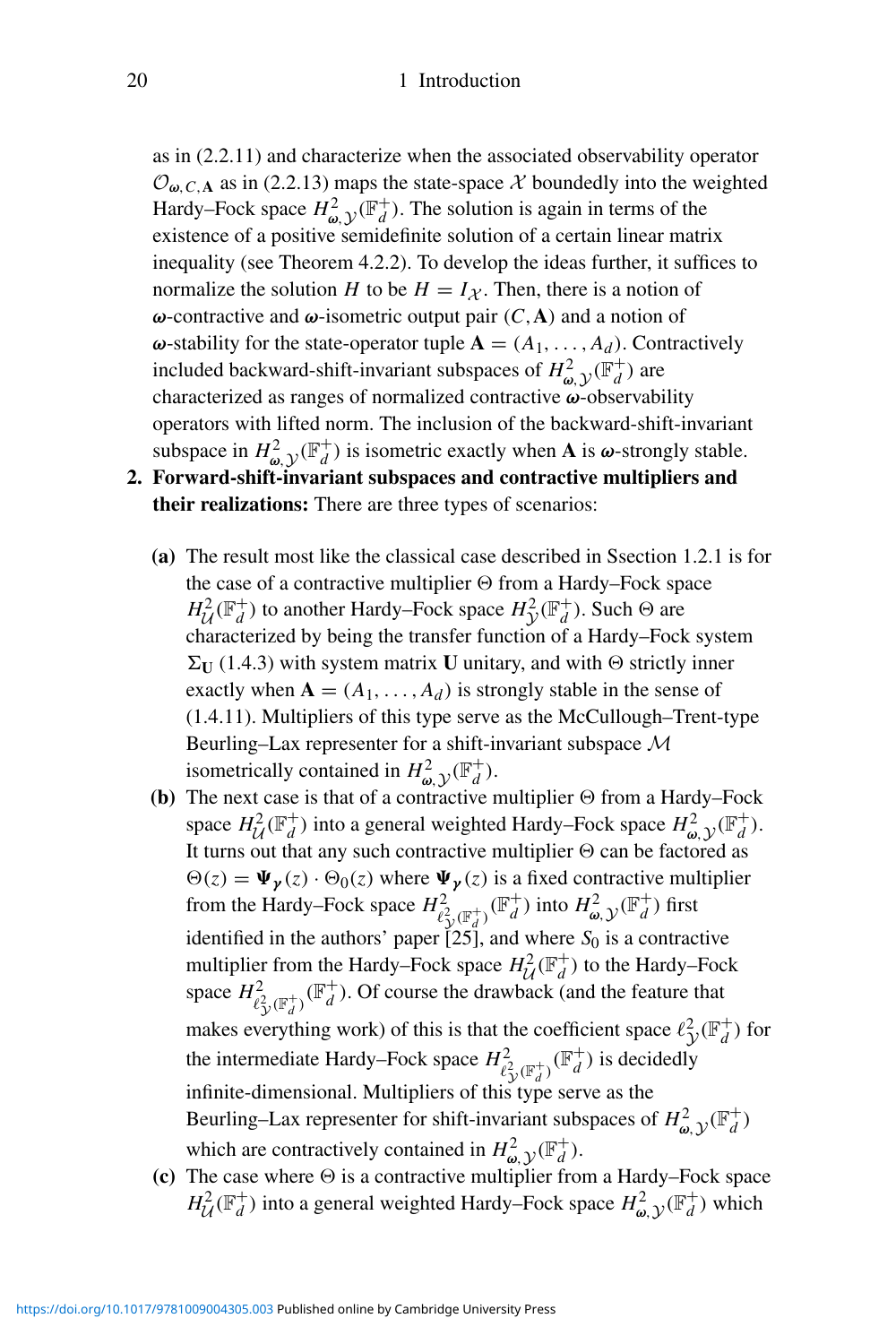is *Bergman inner* (see Definition 3.5.1), a notion of *inner* arising from the quest for a Beurling theorem and notion of *wandering subspace* in the context of Bergman spaces going to work of Aleman, Duren, Hedenmalm, Khavinson, Korenblum, Richter, Shapiro, and Sundberg in the 1990s (see [14, 77, 78, 95, 96, 98]). In this case, we realize  $\Theta$  as the initial transfer function  $\Theta_{\omega, \mathbf{U}_{\emptyset}}(z)$  in the family of transfer functions  $\{\Theta_{\omega}, \mathbf{U}_{\alpha}(z)\}\$  (2.2.14) arising from the time-varying noncommutative system of the form (2.2.11) (the upgrade of (1.5.4)–(1.5.5) required to handle the more general weight *ω* in place of the standard Bergman weight  $\mu_n$ ), where the system matrices (1.5.3) are required to satisfy an additional nested set of metric constraints. A Bergman-inner family  $\bigoplus z^{\alpha}u_{\alpha} \mapsto \bigoplus_{\alpha \in \mathbb{F}_d^+} \Theta_{\omega, \mathbf{U}_{\alpha}}(z) z^{\alpha} u_{\alpha}$ . This "time-varying" {*-<sup>ω</sup>,α*} can be viewed as a kind of "time-varying" multiplier multiplication operator is *strictly inner* in the sense that it is an isometry from the "time-varying" Hardy–Fock space  $\bigoplus_{\alpha \in \mathbb{F}_d^+} z^{\alpha} \mathcal{U}_{\alpha}$ into  $H^2_{\omega, \mathcal{Y}}(\mathbb{F}_d^+)$ , but with the cost that one must compute a power series *-<sup>α</sup>* anew at each *α* (by e.g., solving a Cholesky factorization problem specified by computations already done to compute  $\Theta'_\alpha$  for  $\alpha'$  with  $|\alpha'| < |\alpha|$ ); see Chapter 7. The single-variable case is worked out by the authors in [23] and [24].

**3. Weighted Hardy–Fock space decompositions into backward- and forward-shift-invariant subspaces:** If  $\mathcal{N} = \text{Ran} \mathcal{O}_{\omega, C, A}$  is a backward-shift-invariant subspace contractively included in  $H^2_{\omega, \mathcal{Y}}(\mathbb{F}_d^+)$ then there is a more involved version of the factorization procedure (1.2.6) leading to a realization-type formula, involving the universal function *γ* mentioned in  $#2(b)$  above as a factor, for a contractive multiplier  $\Theta$  which is a Beurling–Lax representer for the Brangesian complement  $\mathcal{M} = \mathcal{N}^{\lfloor \perp \rfloor}$ of N. If N is a backward-shift-invariant, then  $\mathcal{N}^{[\perp]}$  is forward-shiftinvariant. We then have the Brangesian minimal decomposition

$$
H_{\mathcal{Y}}^2 = \mathcal{N} + \mathcal{M} = \text{Ran}\,\mathcal{O}_{\omega,C,\mathbf{A}} + \Theta \cdot H_{\omega,\mathcal{U}}^2(\mathbb{F}_d^+).
$$

If N is contained in  $H^2_{\omega, \mathcal{Y}}(\mathbb{F}_d^+)$  isometrically, then this decomposition is orthogonal. However, we have not identified  $\mathcal{O}_{\boldsymbol{\omega},C,\mathbf{A}}$  and  $\Theta$  as the observability operator and the transfer function of the same system, i.e., while  $\mathcal{O}_{\omega, C, A}$  is of the form (2.2.15),  $\Theta(z)$  is not of the form (2.2.16); it is not clear what this should mean anyhow as there are many choices of *α* to choose from in (2.2.16). In this analysis, an ad hoc algebra of kernels takes over and we lose the connection with system theory.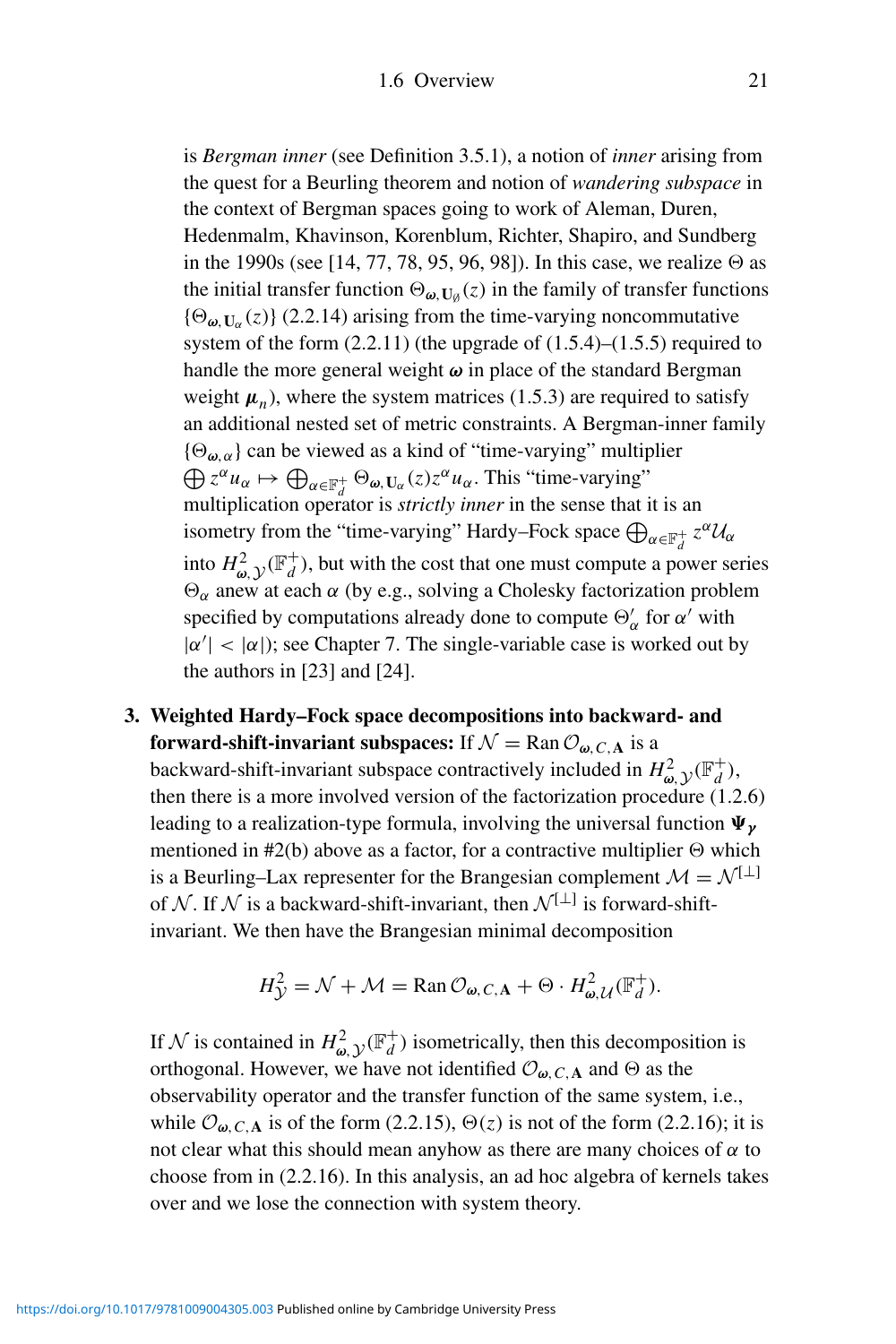Moreover, if we start with a forward-shift-invariant subspace  $M \subset H^2_{\omega, \mathcal{Y}}(\mathbb{F}_d^+)$  contractively included in  $H^2_{\omega, \mathcal{Y}}(\mathbb{F}_d^+)$ , it is not always the case that  $\mathcal{N} = \mathcal{M}^{[\perp]}$  is a backward-shift-invariant. For an example, see the end of the report [25]. If it happens to be the case that  $\mathcal{M}^{[\perp]}$  is a backward-shift-invariant, then we can realize  $\mathcal{N} := \mathcal{M}^{\perp}$  as being of the form  $\mathcal{O}_{\omega, C, A}$  for a normalized contractive  $\omega$ -observability operator  $\mathcal{O}_{C, A}$ , and we are back to the setting of the previous paragraph.

However, if  $M$  is a forward-shift-invariant subspace isometrically contained in  $H^2_{\omega, \mathcal{Y}}(\mathbb{F}_d^+)$ , then by the Beurling–Lax theorem discussed in #2(c), we can model M as of the form  $M = \bigoplus_{\alpha \in \mathbb{F}_d^+} \Theta_{\alpha}(z) z^{\alpha} U_{\alpha}$  for a Bergman-inner family  $\{\Theta_{\alpha}\}\$  which is the transfer function of the "time-varying" linear system of the form (2.2.11). Then,  $\mathcal{N} = \mathcal{M}^{\perp} = \text{Ran} \mathcal{O}_{\omega, C, A}$  where  $\mathcal{O}_{\omega, c, A}$  is the observability operator associated with the same system (2.2.11). In this more elaborate setting, we recover the conservative (so  $W = \{0\}$ ) version of the orthogonal decomposition (1.2.10) perfectly.

**4. Model theory for c.n.c.** ∗**-***ω***-hypercontractive operator tuples:** There is a class of operator tuples  $T = (T_1, \ldots, T_d)$  naturally associated with an admissible weight *ω*, called ∗-*ω*-hypercontractive operator tuples, namely, operator tuples **T** =  $(T_1, \ldots, T_d)$  with adjoint **A** = **T**<sup>\*</sup> =  $(T_1^*, \ldots, T_d^*)$ which are *ω*-hypercontractive in the sense of Definition 4.2.7 later. An illustrative special case is the case where  $\omega = \mu_n$ . Then we say that  $\mathbf{T} = (T_1, \ldots, T_d)$  is  $\ast$ - $\omega$ -hypercontractive if it is the case that

$$
(I - B_{\mathbf{T}^*})^m [I] = \sum_{\alpha \in \mathbb{F}_d^+ \colon |\alpha| \le m} (-1)^{|\alpha|} \left( \begin{bmatrix} m \\ |\alpha| \end{bmatrix} \right) T^{\alpha^{\top}} T^{*\alpha} \ge 0 \qquad (1.6.1)
$$

for  $1 \le m \le n$ , where in general  $B_{\mathbf{T}^*}[X] = \sum_{j=1}^d T_j X T_j^*$ . Our goal is to push the approach sketched in Section 1.2.3 to get a corresponding model theory for this general class of freely noncommutative operator tuples. Much of this theory can be developed without introducing an analog of the Sz.-Nagy–Foias characteristic function. As in the work of Popescu [153], there is a notion of characteristic function for general c.n.c. ∗-*ω*-hypercontractions, but there is no clear understanding of for which (possibly strictly proper) subclass of c.n.c. ∗-hypercontractive tuples the characteristic function exists. When it does exist it is a complete unitary invariant in the sense that an equivalence class of unitarily equivalent hypercontractive operator tuples is in one-to-one correspondence with equivalence classes of characteristic functions, but the notion of equivalence for characteristic functions may be somewhat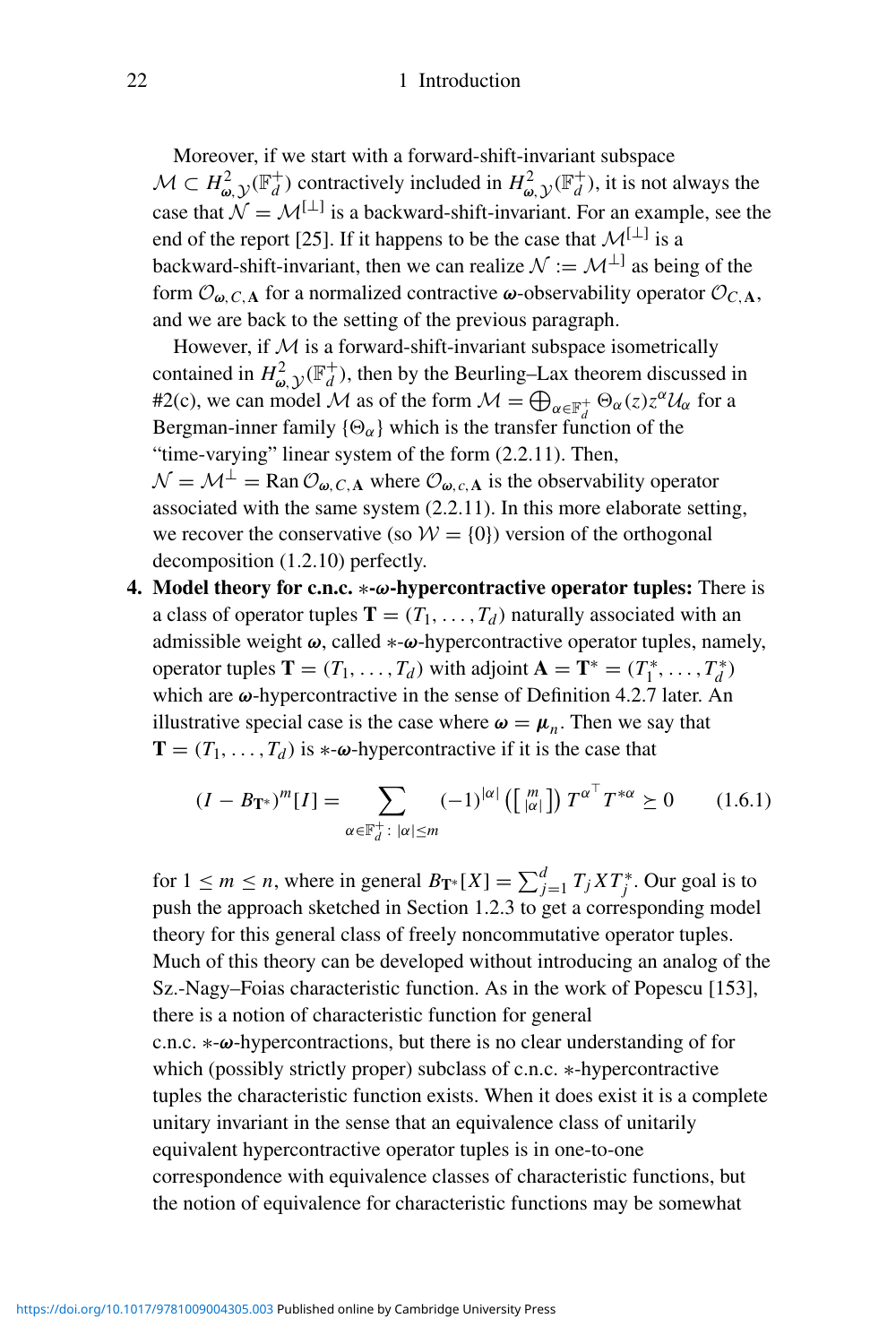weaker than the notion of *coincidence* appearing in the Sz.-Nagy–Foias theory.

We also discuss a generalization of the setting  $\omega = \mu_n$  whereby one fixes a free noncommutative function *p* given by a formal power series in freely noncommuting arguments  $z = (z_1, \ldots, z_d)$ 

$$
p(z) = \sum_{\alpha \in \mathbb{F}_d^+} p_{\alpha} z^{\alpha}.
$$

We assume that  $p(z)$  is a *regular*, meaning that

 $p_{\emptyset} = 0$ ,  $p_{\alpha} > 0$  if  $|\alpha| = 1$ ,  $p_{\alpha} \ge 0$  for all  $\alpha \in \mathbb{F}_d^+$ ,

and that the series  $p(z)$  has positive radius of convergence  $\rho > 0$ : *the series* 

$$
p(\mathbf{A}) = \sum_{\alpha \in \mathbb{F}_d^+} p_\alpha \mathbf{A}^\alpha
$$

*converges absolutely whenever*  $\|\begin{bmatrix} A_1 & \cdots & A_d \end{bmatrix}\| < \rho$ . We then consider the class of operator tuples  $\mathbf{T} = (T_1, \ldots, T_d)$  which are  $\ast$ -*(p,n)-hypercontractive* in the sense that condition (1.6.1) is replaced by

$$
(1 - p)^m (B_{\mathbf{T}^*})[I] \succeq 0 \text{ for } m = 1, \dots, n. \tag{1.6.2}
$$

In Chapter 9, we sketch how to carry out the whole program #1 to #4 sketched in Section 1.2.4 for this setting. This generalization originates in the work of Pott [155] for the univariate case and is handled by Popescu in [150] for the case  $\omega = \mu_1$  and in [153] for the case  $\omega = \mu_n$ . The setting in [153] has an additional layer of flexibility: there is a constraint on the freeness of the lack of commutativity in the components  $T_1, \ldots, T_d$  of the tuple **T**; in particular the set of constraints  $T_i T_j = T_j T_i$  implies that one can pick up the commutative version of the setting as a special case. Let us mention that the related paper [152] has still another layer of flexibility which allows one to pick up the commutative polydisk and the freely noncommutative ball as special cases.

The outline of the book is as follows:

Chapter 2 introduces the upgrades of all the preliminaries mentioned as part of theme #0 mentioned above.

Chapter 3 collects all the results on realization of contractive multipliers in various settings mentioned as part of theme #2. Here we use both linear system-theory and reproducing kernel methods. The analysis in this chapter builds on and clarifies the material from [30, 33, 46] treating the unweighted Hardy–Fock space case.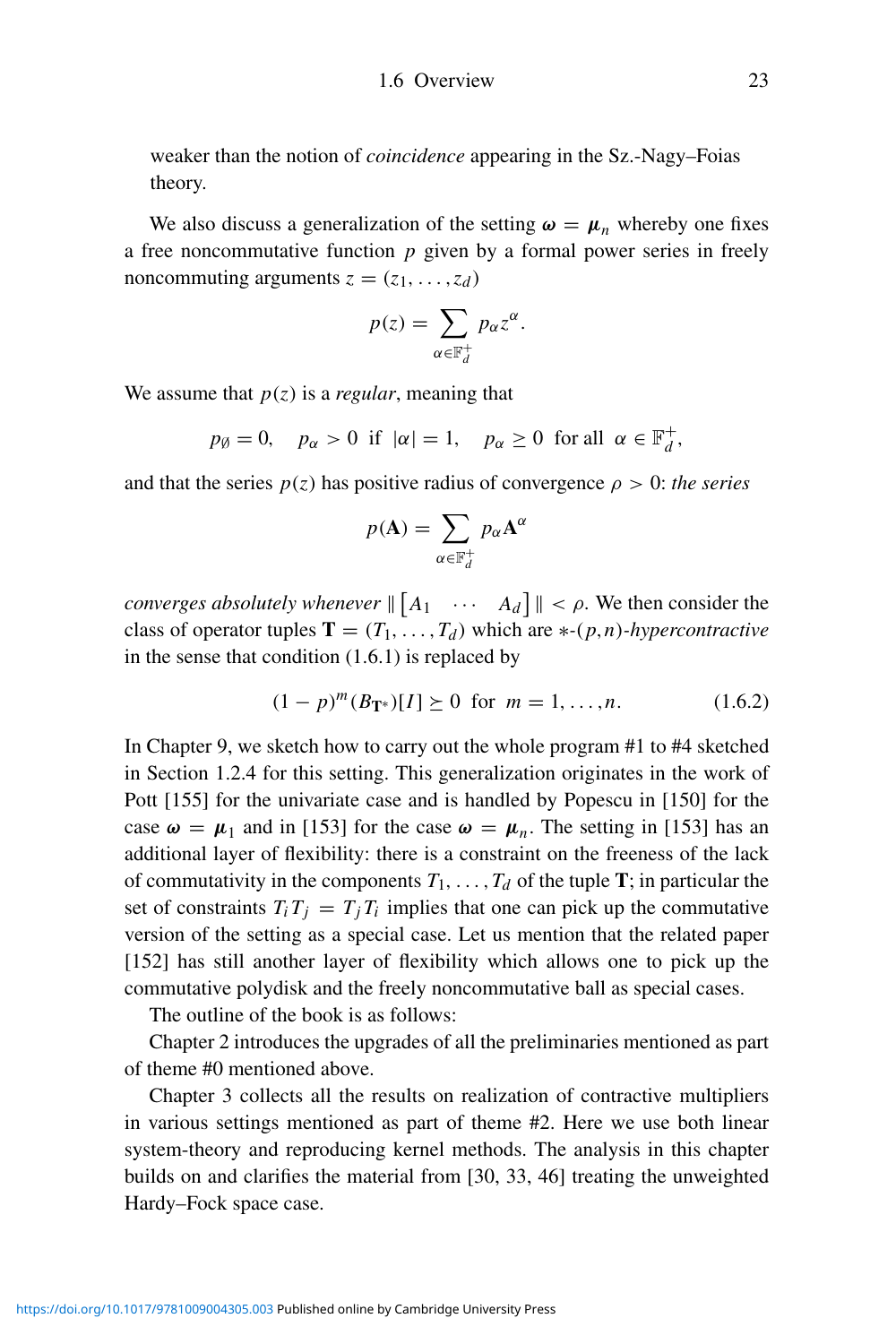Chapter 4 is primarily concerned with theme #1, i.e., observability operators and observability operator ranges as models for backward-shift-invariant subspaces. Here we take a careful look at the characterization of when an observability operator  $\mathcal{O}_{\omega, C, A}$  maps the state space X boundedly into  $H^2_{\omega}$ ,  $y(\mathbb{F}_d^+)$  in terms of existence of a positive semidefinite solution of an associated Stein equation, as well as related questions as to when  $\mathcal{O}_{\omega, C, A}$  is isometric and when **A** is strongly stable in various senses. The special more concrete case  $\omega = \mu_n$  for an  $n \in \mathbb{N}$  gets special treatment, as here some special features occur. Here we also develop the basic properties of the model shift operator-tuple  $S_{\omega, R}$  which will be needed in later chapters for modeltheory applications. We also present results on shifted observability operators and shifted observability gramians which will be needed in Chapter 7 when explaining how to characterize and construct Bergman-inner families (theme #2(c)). As a bonus we also present a converse characterization of which *ω*isometric operator tuples are unitarily equivalent to such a shift-operator tuple, as the shift part in the Wold's decomposition for a more general class of operator tuples that we call  $C(\omega)$ , thereby generalizing results of Olofsson, Giselsson, and Wennman [89, 137] and Eschmeier–Langendörfer [80].

Chapter 5 provides the details concerning Beurling–Lax representation theorems mentioned in themes  $#2(a)$  and  $#2(b)$  above.

Chapter 6 deals with yet another flavor of Beurling–Lax representation theorem for the weighted Hardy–Fock space setting not mentioned as part of theme #2 above, namely, Beurling–Lax representations based on the idea of quasi-wandering subspace introduced in the work of Izuchi et al. and Chen [63, 105, 106]. Here we show how the work of these authors can be adapted to our free noncommutative multivariable weighted Hardy–Fock space setting.

Chapter 7 is concerned exclusively with Beurling–Lax representation results mentioned as part of theme #2(c) above, exclusively for shift-invariant subspaces M isometrically included in  $H^2_{\omega}$ ,  $y(\mathbb{F}_d^+)$ , by making use of Bergmaninner families  ${\{\Theta_{\omega,\alpha}\}}_{\alpha \in \mathbb{F}_d^+}$  rather than a single contractive multiplier  $\Theta$ . In this way, we arrive at a more orthogonal Beurling–Lax representation, closer to but more complicated than the classical case. These multipliers can be realized as transfer functions of the more complicated time-varying noncommutative systems  $(1.5.2)$  or more generally  $(2.2.11)$ .

As a bonus topic not mentioned in our list of themes, we also obtain analogs of the expansive multiplier property and some results on characterizations of Bergman-inner multipliers as extremal solutions of interpolation problems. These results are analogous to results of Duren, Hedenmalm, Khavinson, Shapiro, Sundberg, and Vukotić [77, 95, 175] for the univariate case.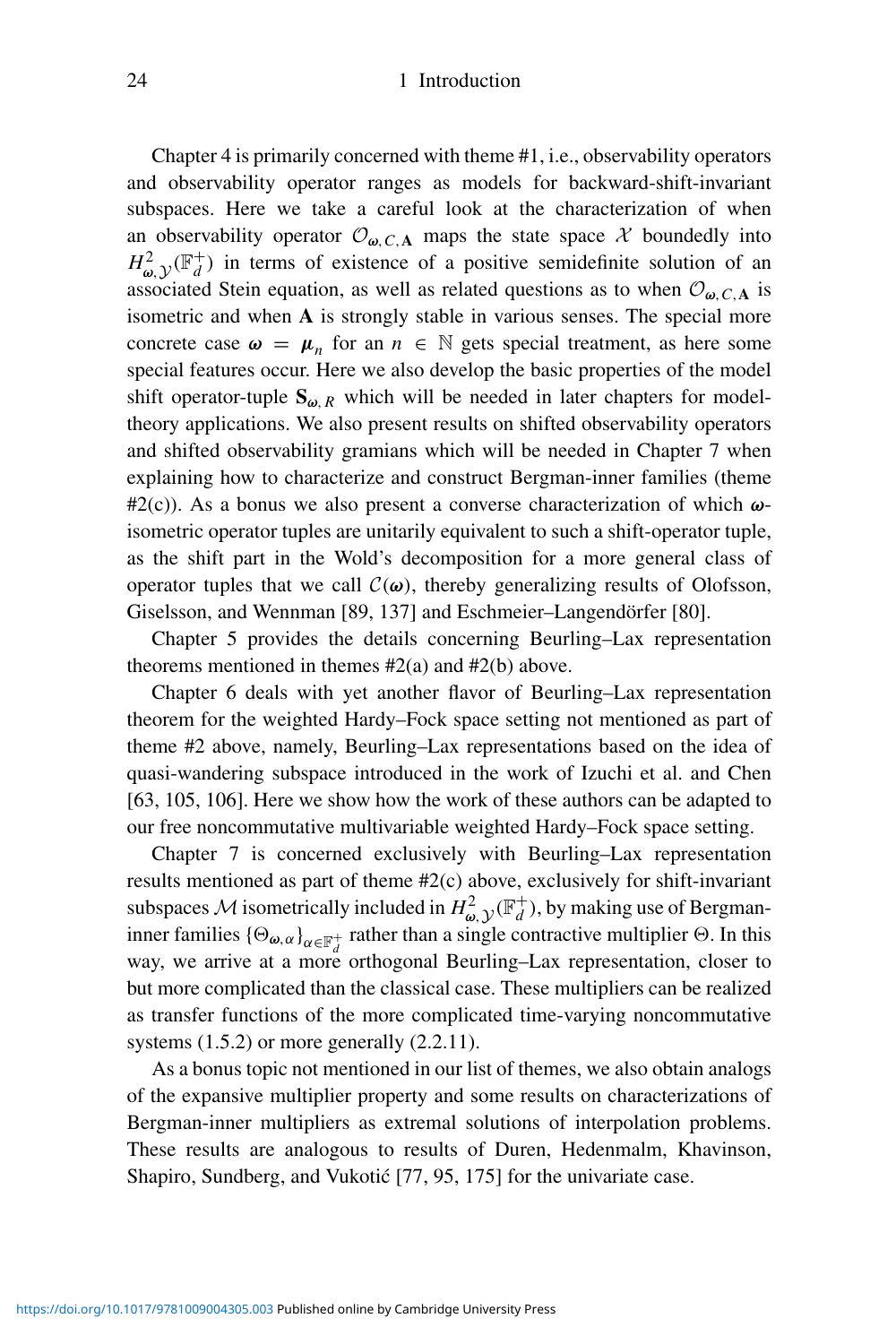Chapter 8 fleshes out the applications of the content in the preceding chapters to the context of operator-model theory, i.e., theme #4 in the list of themes discussed above.

Chapter 9, as already mentioned, deals with the *(p,n)* setting where the weighted Bergman-Fock space is adjusted to handle the model theory for ∗-*(p,n)*-hypercontractive operator tuples **T** as in (1.6.2). What is required is a  $(p, n)$ -adaptation of the results from Chapter 8. In order to make this selfcontained, it turns out to be essential to sketch how many of the results from the earlier chapters adapt to the  $(p, n)$ -setting. When  $p(z) = z_1 + \cdots + z_d$ , we recover all the previous results for the special case  $\omega = \mu_n$ .

# **1.7 Notes**

While linear input/state/output systems of the form (1.2.1) are standard in systems theory, those of the form (1.4.3) are not so much. In the 1960s they came up in various guises in the theory of finite automata and formal languages as well as realization theory for nonlinear systems (see Fliess [81], Frazho [84], Schützenberger, [165], and Berstel–Reutenauer [49]) and in the 1990s in the theory and applications of stochastic multiscale systems [48, 64]. More recently, there has been a spurt of activity in the theory of free noncommutative functions [9, 109] and their still-evolving applications to noncommutative-operator functional calculus [8, 172], free-noncommutative real analytic geometry [101], and free probability [123]. In much of this work, the system (1.4.3) is hidden in the background; what is of interest is that a given function of freely noncommuting matrix or operator arguments can be realized in the form  $\Theta$ <sub>U</sub>(*z*) (1.4.10) (where one plugs in operator or matrix arguments  $Z_1, \ldots, Z_d$  for the free indeterminates  $z_1, \ldots, z_d$  (see [102])). linear systems, and model theory for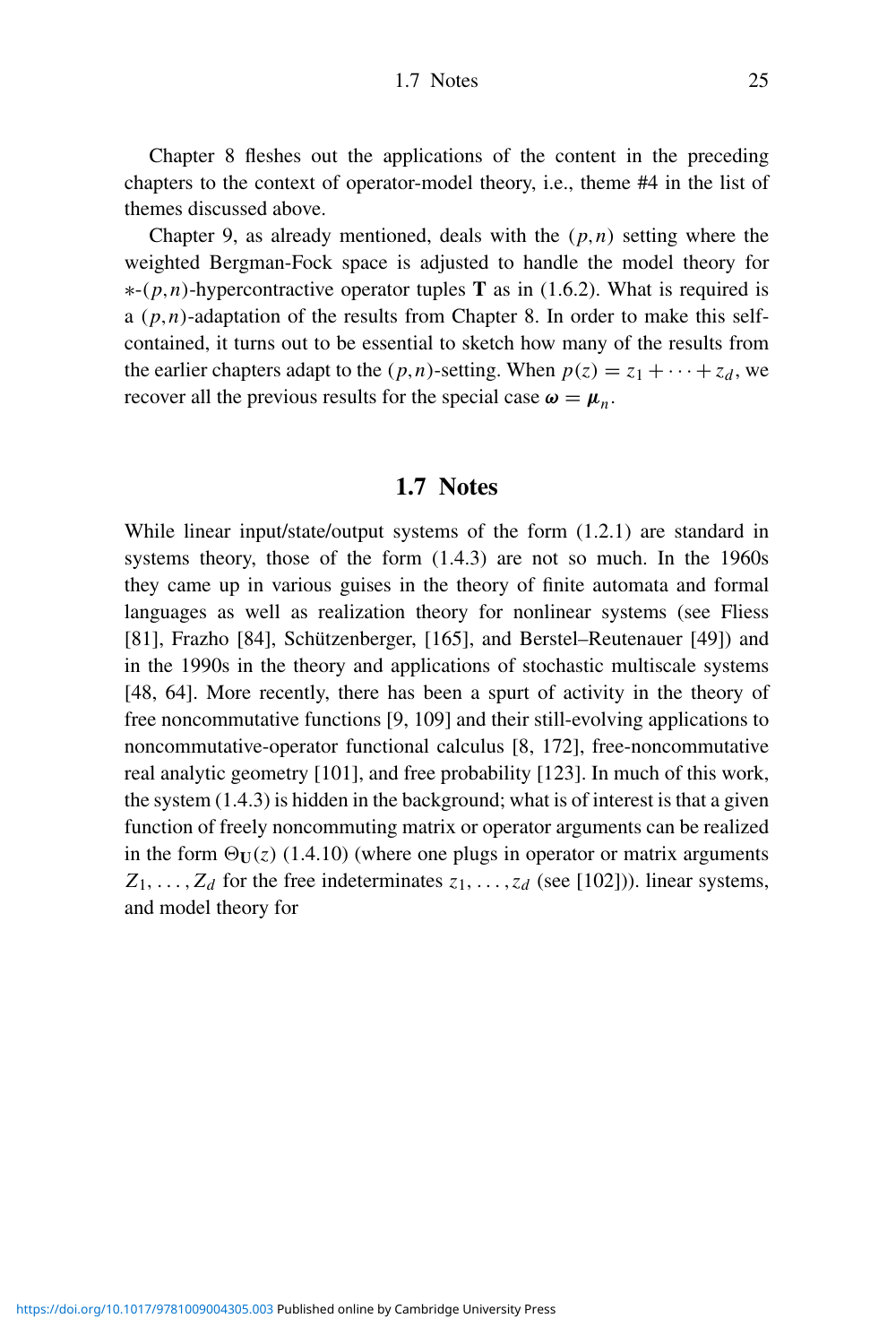# Formal Reproducing Kernel Hilbert Spaces

As was mentioned in Section 1.3, the standard weighted Bergman space  $A_{n,y}$ can be viewed as a reproducing kernel Hilbert space with reproducing kernel given by (1.3.2). It is useful to have a similar point of view for the weighted Bergman–Fock spaces discussed in Section 1.5.

### **2.1 Basic Definitions**

In this section, we review the notion of *formal reproducing kernel Hilbert space* developed in [45, Section 3].

Given a collection of freely noncommuting indeterminates  $z = (z_1, \ldots, z_d)$ , we suppose that we are given a Hilbert space  $H$  whose elements are formal power series

$$
f(z) = \sum_{\alpha \in \mathbb{F}_d^+} f_{\alpha} z^{\alpha} \in \mathcal{Y} \langle \langle z \rangle \rangle, \qquad f_{\alpha} \in \mathcal{Y}, \tag{2.1.1}
$$

with coefficients from a coefficient Hilbert space  $Y$ . We say that  $H$  is a NFRKHS (*noncommutative formal reproducing kernel Hilbert space*) if, for each  $\beta \in \mathbb{F}_d^+$ , the linear operator  $\Phi_\beta: \mathcal{H} \mapsto \mathcal{Y}$  defined by

$$
\Phi_{\beta}: f(z) = \sum_{\alpha \in \mathbb{F}_d^+} f_{\alpha} z^{\alpha} \mapsto f_{\beta}, \tag{2.1.2}
$$

is continuous. As any such power series is completely determined by the list of its coefficients  $\alpha \mapsto f_{\alpha}$  for  $\alpha \in \mathbb{F}_d^+$ , equivalently we can view the elements  $f(z)$  as the functions  $\alpha \mapsto f_{\alpha}$  on  $\mathbb{F}_d^{\ddagger}$ . Hence, by the noncommutative Aronszajn theory of reproducing kernel Hilbert spaces (see e.g. [45, Theorem 1.1]), there is a positive kernel  $K: \mathbb{F}_d^+ \times \mathbb{F}_d^+ \to \mathcal{L}(\mathcal{Y})$  so that  $\mathcal{H}$  is the